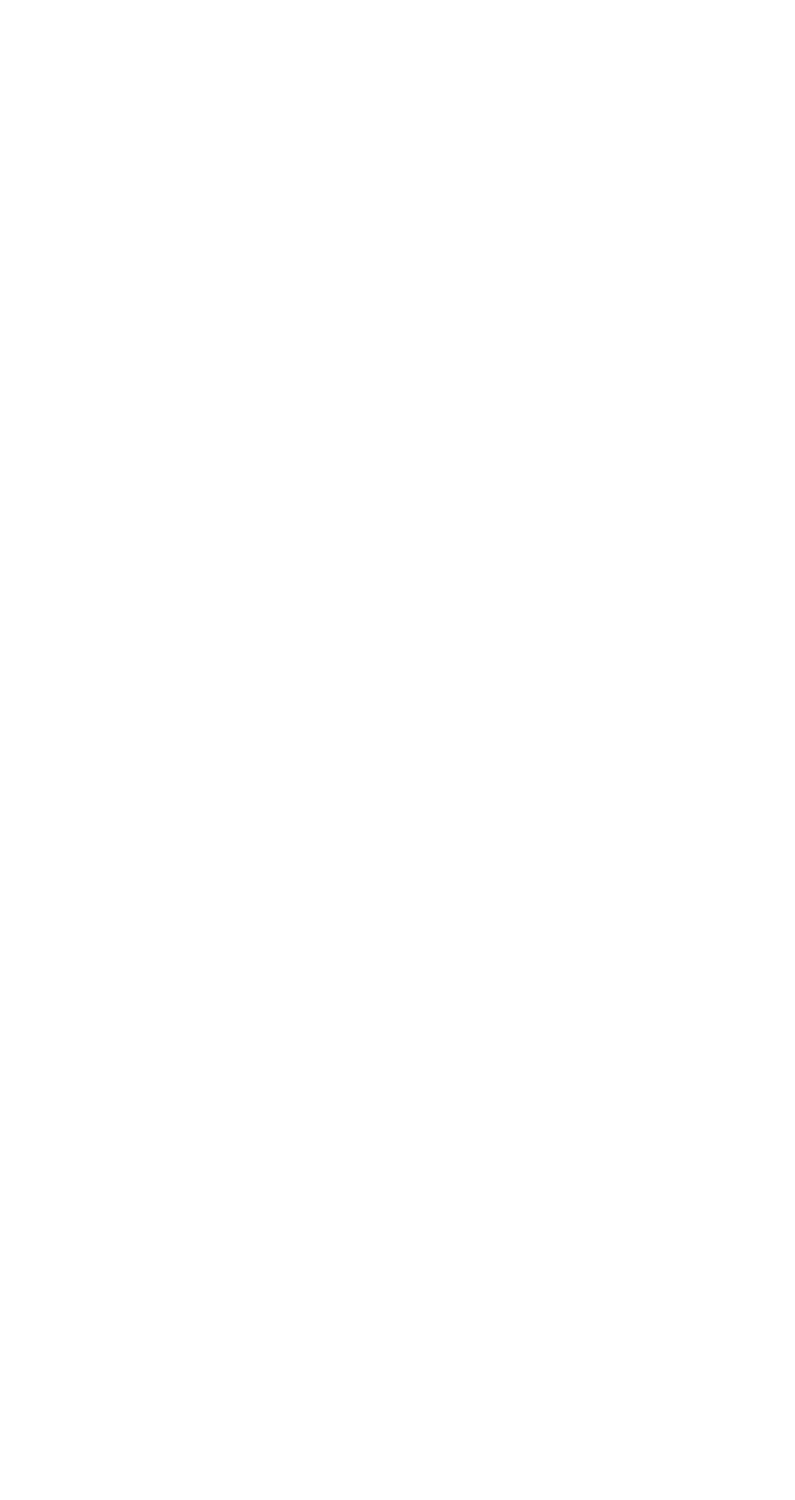## **Quick start guide**

Before getting started, the batteries should be installed in the compartment.

Functions of Keys

- 1 Power  $\overline{0}$ 
	- a) Press to turn ON the device.
	- b) Press and hold / long press to turn OFF the device.
	- c) Press to select from the menu.
- 2. UP / Increment  $\bullet$ 
	- a) Navigate up through menu.
	- b) Increment the number in configuration.
- 3. DOWN / Decrement
	- a) Navigate down through menu.
	- b) Decrement the number in configuration.
- 4. Ref/ Right/ Record/ Hold
	- a. Press to hold and release reading while in measurement.
	- b. Press to record value while in measurement.
	- c. Press and hold to get in to reference mode while in measurement as well as to exit from the reference mode.
	- d. Press to move through selection while in configuration menu.
- 5. Back :
	- a) Press to navigate back to previous screen. When pressed while in measurement, screen is navigated to Menu.

Notes: -

 1. If the unit is being stored in shelf for a long time, it is better to remove batteries.

 2. For better backup and expected battery life, replace with recommended batteries.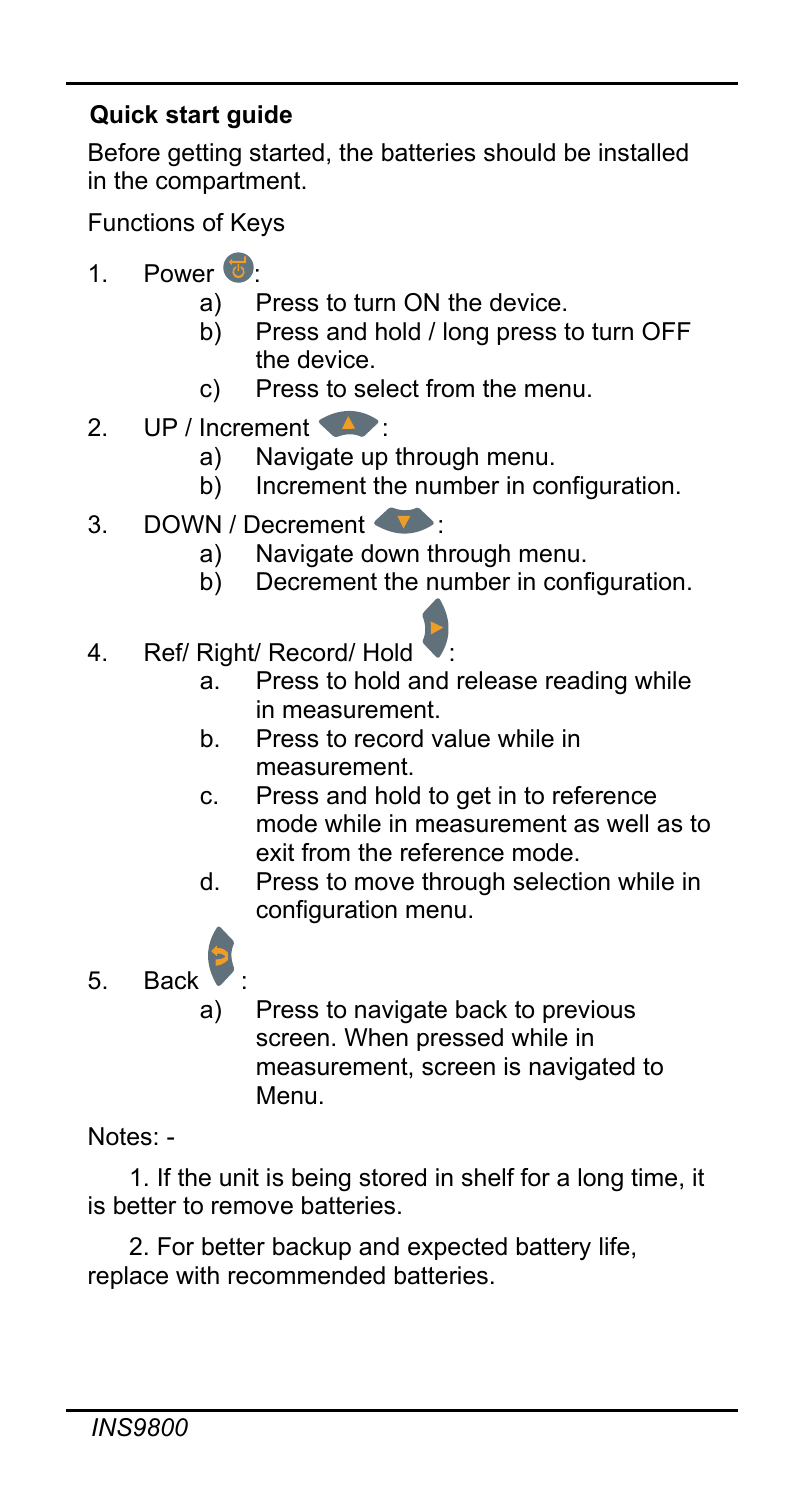| 1.<br>2.<br>3.<br>4. | Introduction<br><b>Safety Considerations</b><br>2<br><b>Product Components and accessories</b><br>3<br>Switching the MMS3 On and Off<br>3.1.<br>4<br>MMS3 Modes |                                                                      |    |
|----------------------|-----------------------------------------------------------------------------------------------------------------------------------------------------------------|----------------------------------------------------------------------|----|
|                      | 4.1.                                                                                                                                                            | Pin moisture meter-selection and use                                 | 4  |
|                      |                                                                                                                                                                 | 4.1a Using auxiliary deep wall moisture probes in<br>measure mode    | 5  |
|                      |                                                                                                                                                                 | 4.1b Detecting hygroscopic salts                                     | 6  |
|                      | 42                                                                                                                                                              | Pinless moisture meter – selection and use                           | 6  |
|                      | 4.3.                                                                                                                                                            | Hygrometer - selection and use                                       | 8  |
|                      | 4.4.                                                                                                                                                            | Psychrometric - Selection and use                                    | 9  |
|                      |                                                                                                                                                                 | 4.4a Dew Point                                                       | 10 |
|                      |                                                                                                                                                                 | 4.4b Grains per pound/ grams per kilogram                            | 10 |
|                      |                                                                                                                                                                 | 4.4c Enthalpy                                                        | 10 |
|                      |                                                                                                                                                                 | 4.4d Vapor pressure                                                  | 10 |
|                      | 4.5                                                                                                                                                             | Condensator mode                                                     | 11 |
|                      |                                                                                                                                                                 | 4.5a Surface temperature probe (contact based)<br>Selection and use  | 11 |
|                      |                                                                                                                                                                 | 4.5b Surface temperature IR (non-contact based)<br>selection and use | 11 |
|                      | 4.6                                                                                                                                                             | Logging - selection and use                                          | 12 |
|                      |                                                                                                                                                                 | 4.6a Manual logging                                                  | 12 |
|                      |                                                                                                                                                                 | 4.6b continuous logging                                              | 12 |
|                      | 4.7                                                                                                                                                             | Settings - selection and use                                         | 13 |
|                      |                                                                                                                                                                 | 4.7a Language                                                        | 13 |
|                      |                                                                                                                                                                 | 4.7b Bluetooth                                                       | 14 |
|                      |                                                                                                                                                                 | 4.7c Set unit                                                        | 14 |
|                      |                                                                                                                                                                 | 4.7d Custom                                                          | 15 |
|                      |                                                                                                                                                                 | 4.7e Sensitivity mode                                                | 15 |
|                      |                                                                                                                                                                 | 4.7f Date and time                                                   | 16 |
|                      |                                                                                                                                                                 | 4.7g Auto off                                                        | 16 |
|                      |                                                                                                                                                                 | 4.7h Set Brightness                                                  | 17 |
|                      |                                                                                                                                                                 | 4.7i Buzzer on/off                                                   | 18 |
|                      |                                                                                                                                                                 | 4.7j Calibration                                                     | 18 |
|                      |                                                                                                                                                                 | 4.7k Set logging parameters                                          | 19 |
|                      |                                                                                                                                                                 | 4.7I Clear logged data                                               | 20 |
|                      |                                                                                                                                                                 |                                                                      |    |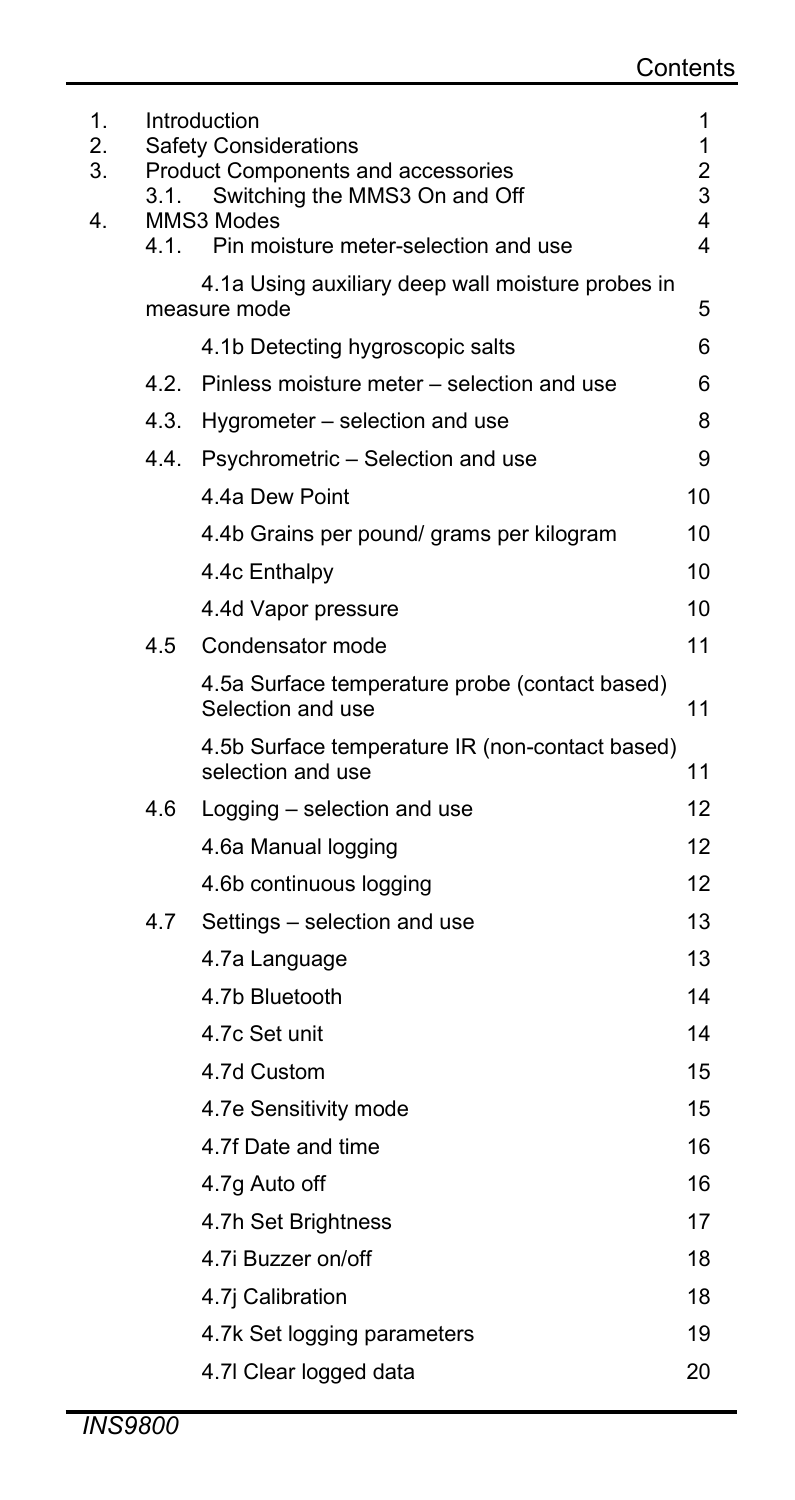|    |     | 4.7m USB communication              | 21 |
|----|-----|-------------------------------------|----|
|    | 4.8 | Instructions - selection and use    | 21 |
|    |     | 4.9 About – Selection and use       | 21 |
| 5. |     | System behaviour during low battery | 22 |
| 6. |     | System errors                       | 22 |
| 7. |     | Diagnostic procedure quidelines     | 23 |
| 8. |     | Care and maintenance                | 25 |
| 9. |     | <b>Technical Specifications</b>     | 26 |
|    | 9.1 | Operating conditions                | 26 |
|    |     | 9.2 Measurement Specifications      | 26 |
|    |     | 9.2a Humidity Measurement           | 26 |
|    |     | 9.2b Moisture Measurement           | 27 |
|    | 9.3 | <b>Physical Specifications</b>      | 27 |
|    |     | 9.3a Power                          | 27 |
|    |     | $9.3b$ Size (W x H x D)             | 27 |
|    |     | 9.3c Gross weight                   | 27 |
|    |     | 9.3d Maximum needle depth           | 27 |
|    |     | 9.3e Buzzer                         | 28 |
|    | 9.4 | Regulatory compliance               | 28 |
|    | 9.5 | User Interface                      | 28 |
|    |     | 9.5a Keypad                         | 28 |
|    |     | 9.5b Display                        | 28 |
|    |     | 9.5c Language                       | 28 |
|    |     | 9.5d User application profiles      | 28 |
|    |     | 9.5e PC interface                   | 28 |
|    |     | 9.5f Data logging                   | 28 |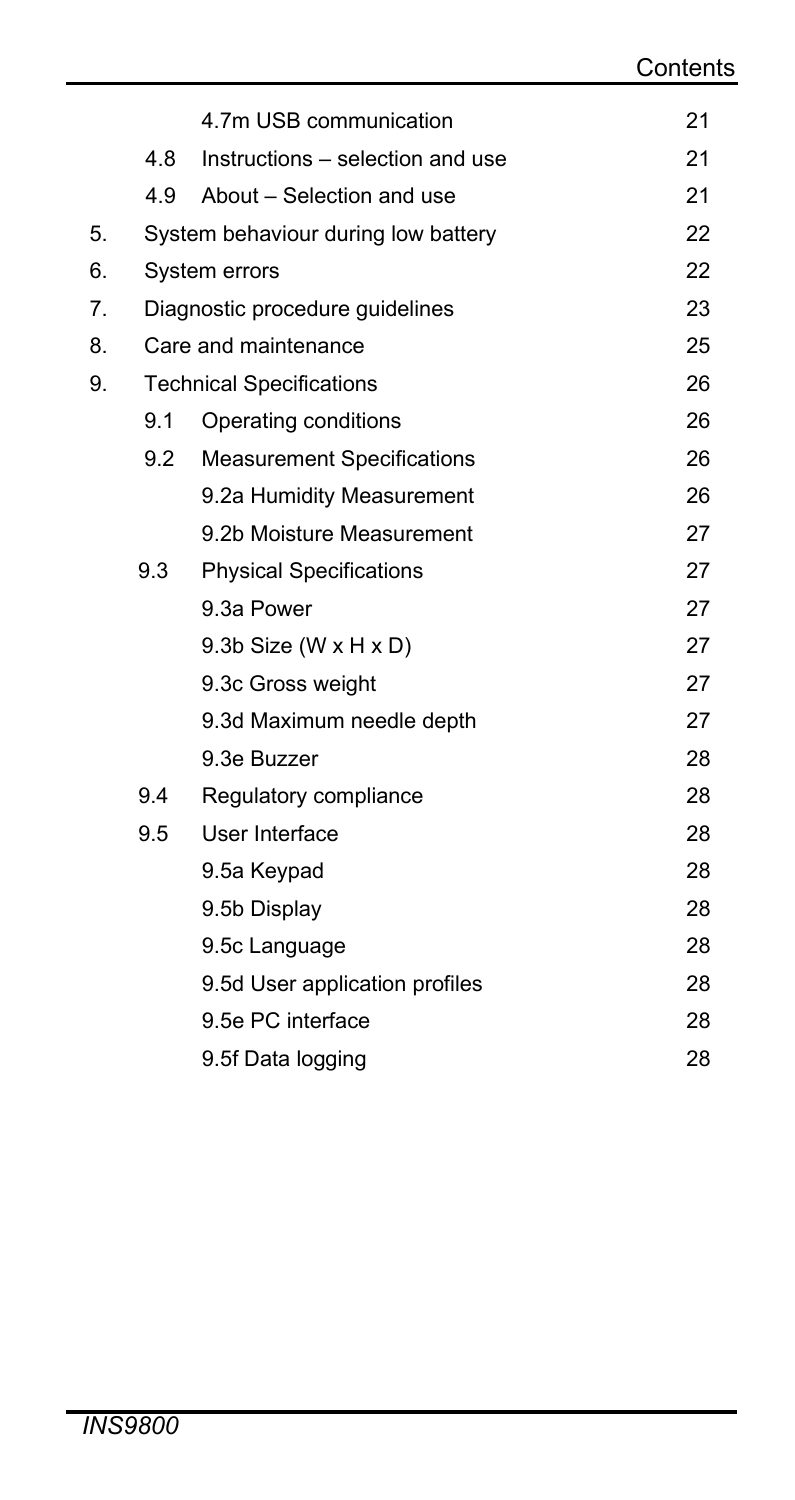# **1.Introduction**

The Protimeter Moisture Measurement System3 (Protimeter MMS3) is a powerful and versatile instrument for measuring and diagnosing dampness in buildings and building materials. This product enables building surveyors and other practitioners to measure moisture levels of building elements such as walls, floors and building environments simply by switching between the five different modes of operation. In this way, a detailed understanding of the moisture condition of the property can be obtained. Inbuilt wireless capability and the dedicated app help capture all the interested values into files or as pictures making it easy for analysis.

# **2. Safety considerations**

- **Caution notes for the WME pins –** The pin moisture measurement pins are extremely sharp, and the instrument should be handled with due care. The pins should be covered with the cap provided with the unit when the function is not in use.
- **IR temperature measurement -** Please note that the readings are indicative readings outside the measurement range of the IR temperature mode and the accuracy of the measurement is not guaranteed outside the range.
- **Calibration of unit -** The accuracy specifications of the product are valid for one year after the date of calibration, and the product requires recalibration after this period.

Laser pointers are effective tools when used properly, but the following considerations must be observed when using laser pointers:

- Never look directly into the laser beam.
- Never point a laser beam at a person.
- Do not aim the laser beam at reflective surfaces.
- Never view a laser beam using an optical instrument, such as binoculars or a microscope.
- Do not allow children to use laser pointers unless under the supervision of an adult.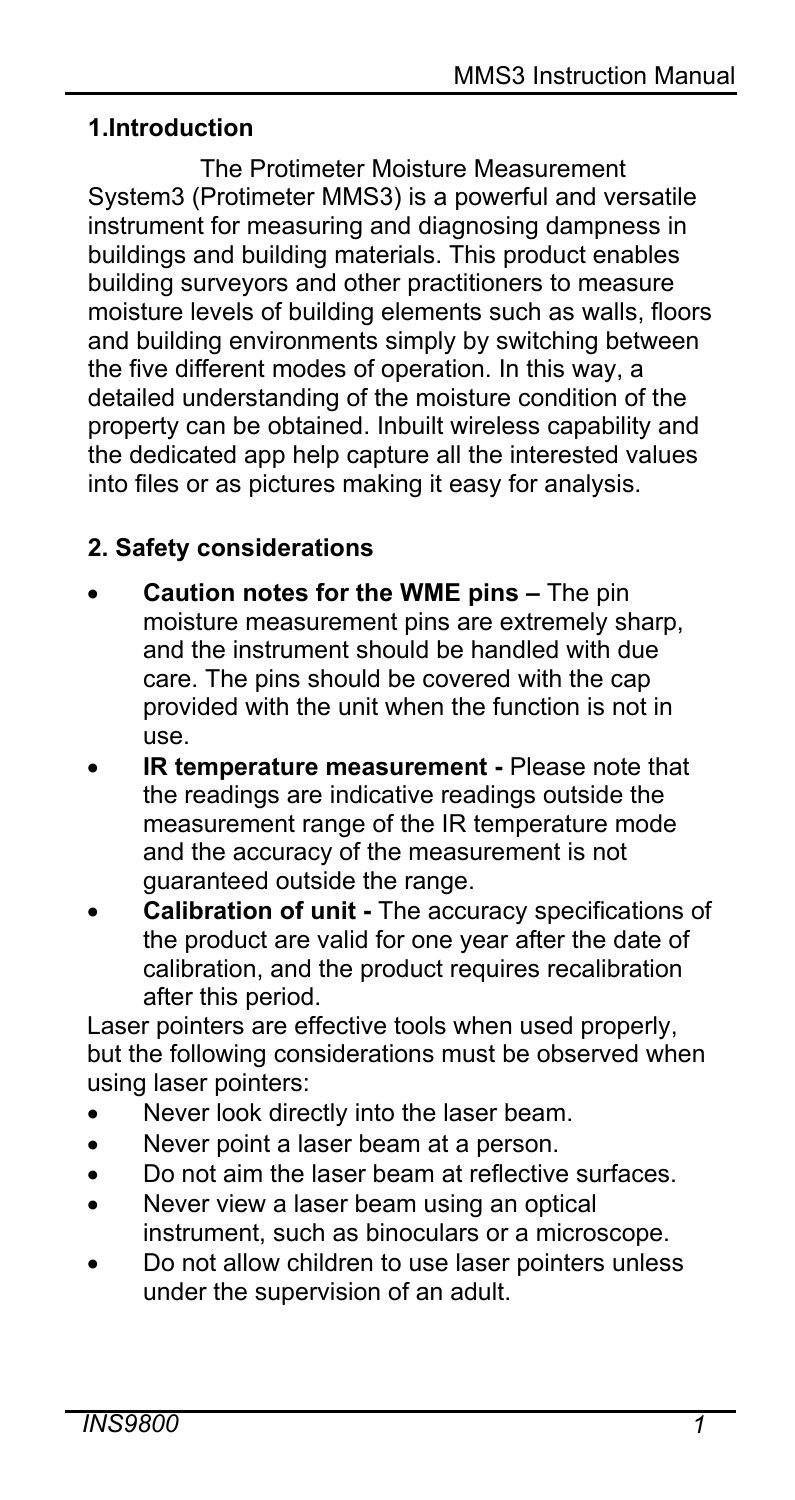- Use only laser pointers meeting the following criteria:
	- o Labelled with FDA certification stating "DANGER: Laser Radiation" for Class 3R lasers or "CAUTION: Laser Radiation" for Class 2 lasers.
	- o Classified as Class 2 or 3R according to the label. Do not use Class 3b or Class 4 products.
	- o Operates at a wavelength between 630 nm and 680 nm.
	- o Has a maximum output less than 5 mW, the lower the better.

# **3. Product Components and Accessories**

The MMS3 instrument measures the different parameters in the buildings: room temperature, room humidity, building material moisture, surface moisture and surface temperature (contact and non-contact method). To measure all the above-mentioned parameters, MMS3 uses different sensors, along with a variety of accessories for convenient measurements. The following external connections are found on the instrument (see the figure below)



MMS3 interfaces

*Probe socket*:- This edge connection socket is for use with a Hygrostick, Quikstick or Short Quikstick probe.

*Pin moisture probe:-* This jack connection socket is for use with a moisture probe, Deep wall probes or a Hammer electrode.

*Surface temp probe*:- This jack connection socket is for use with the direct contact surface temperature sensor.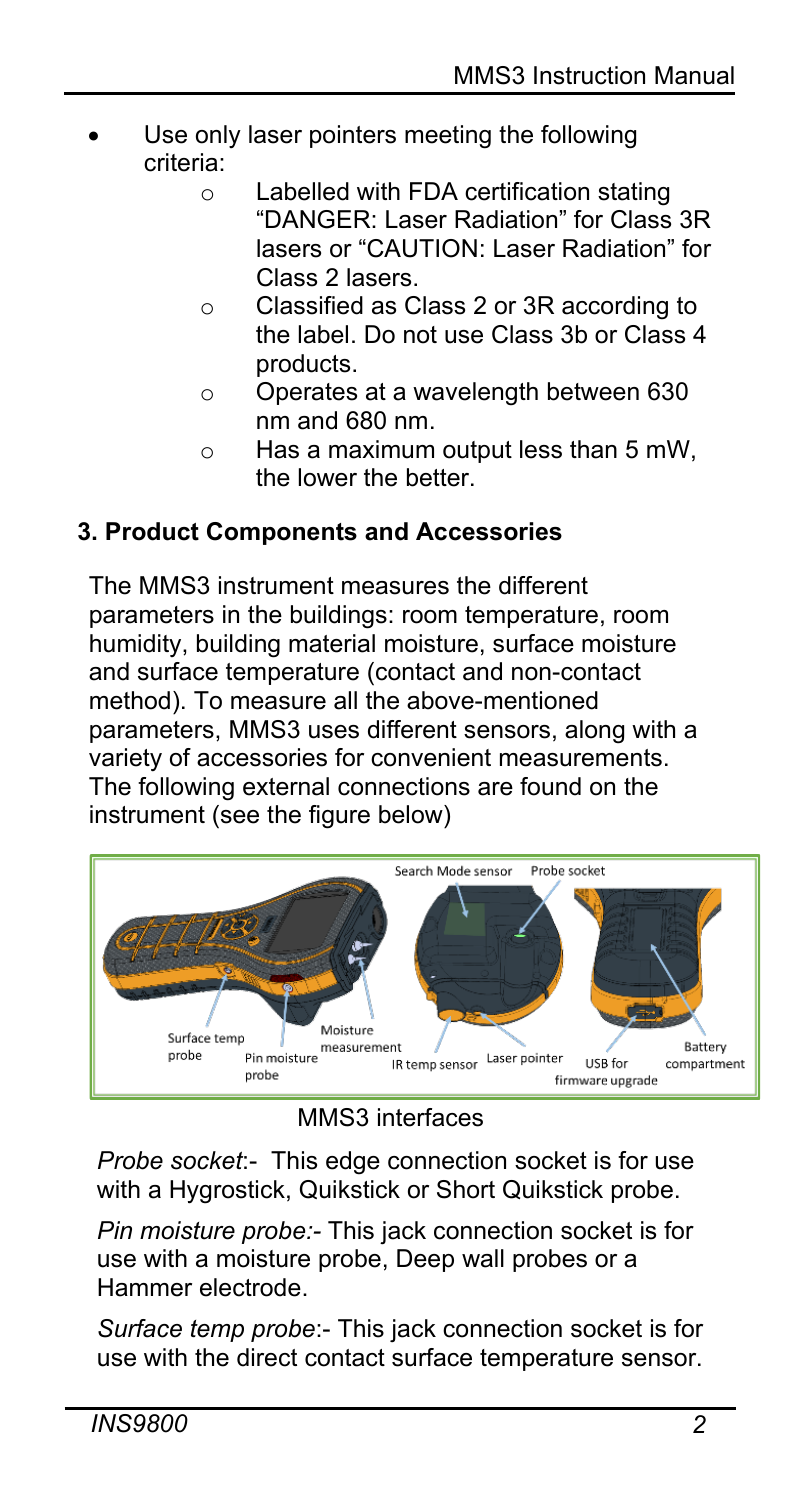*USB socket*: - This is for connection to a PC when using the optional MMS3 logging software as well as to upgrade the device firmware.

- The Hygrostick (POL4750), Quikstick (POL8750) and Short Quikstick (POL8751) probes measure relative humidity (%RH) and ambient air temperature in rooms or materials. They can be connected to the MMS3 instrument either directly or by means of the extension lead.
- The surface temperature sensor is used when investigating condensation situations.
- The moisture probe is used to obtain percent moisture content values in wood or wood moisture equivalent (WME) values in other nonconductive materials.
- Multiple probe types are available, including hammer probes and deep wall probes.

## **3.1 Switching the MMS3 ON and OFF**

Prior to initial use, ensure that the pull tab is removed from the battery compartment.

**Note:** *The battery level is indicated by an icon*  $\Box$  *on the display header. When the battery indicator starts blinking, replace the battery.*

To switch the MMS3 ON, press the power button  $\bigcirc$  until you see the initial screen.

**Note:** *The MMS3 switches* **OFF** *automatically after 2 minutes if no activity is observed, unless the default settings are changed (see* Section "Auto Off", *for instructions). If the Bluetooth is turned ON, unit will not consider Auto off and will remain ON until turned OFF manually.*

To switch the instrument OFF immediately, press and hold for at least 3 seconds. Once has been depressed for 3 seconds or more, the text string **DEVICE IS SWITCHING OFF** appears on the display. When is released, the text string disappears and the unit switches **OFF**. Whenever the battery voltage falls below the threshold value, the battery indicator will start blinking. If the battery voltage falls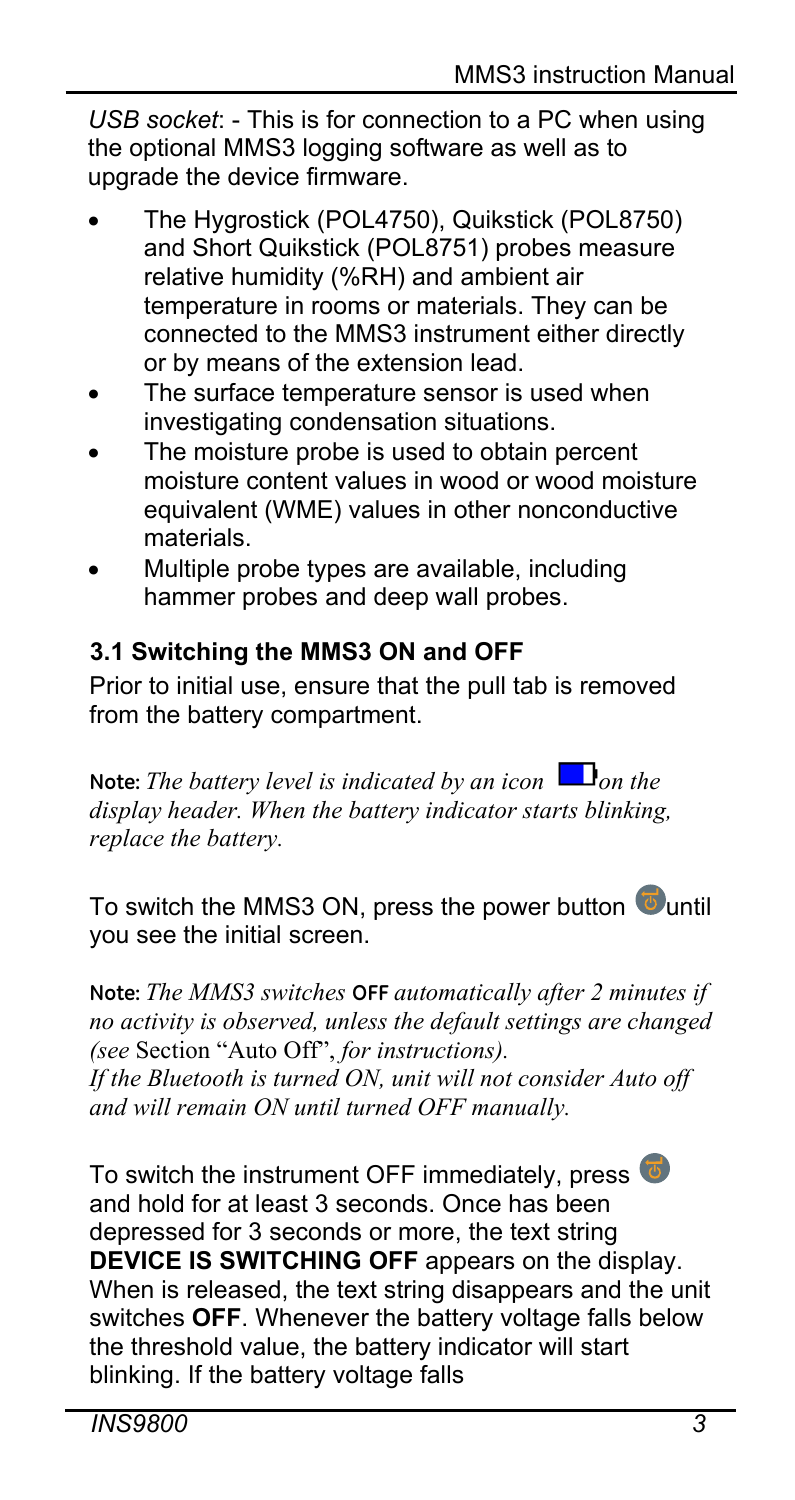below the operating level, the instrument prompts with the message: BATTERY LOW

## **4. MMS3 Modes**

The Protimeter MMS3 can be used to detect and measure moisture in non-conductive solid materials such as wood, drywall and masonry. The MMS3 can measure the different parameters in building applications: room temperature, room relative humidity, surface temperature with contact and non-contact method, qualitative measurements, and precise and localized moisture content measurements in wood or WME values in materials other than wood.

## **4.1 Pin moisture meter – Selection and use**

If the meter is in a measurement mode by default, press back button to get back to menu mode. From menu

select "PIN MOISTURE METER" by pressing



Connect the moisture probe, deep wall probe, or Hammer electrode into the corresponding socket of the MMS3 instrument.

The instrument can now be used to take actual %MC (moisture content) readings in wood and %WME readings in non-conductive solid materials other than wood by placing the moisture probe pins in firm contact with the surface as shown. The measured value is displayed, and the background colour indicates whether

the material is in a DRY, AT RISK or WET condition.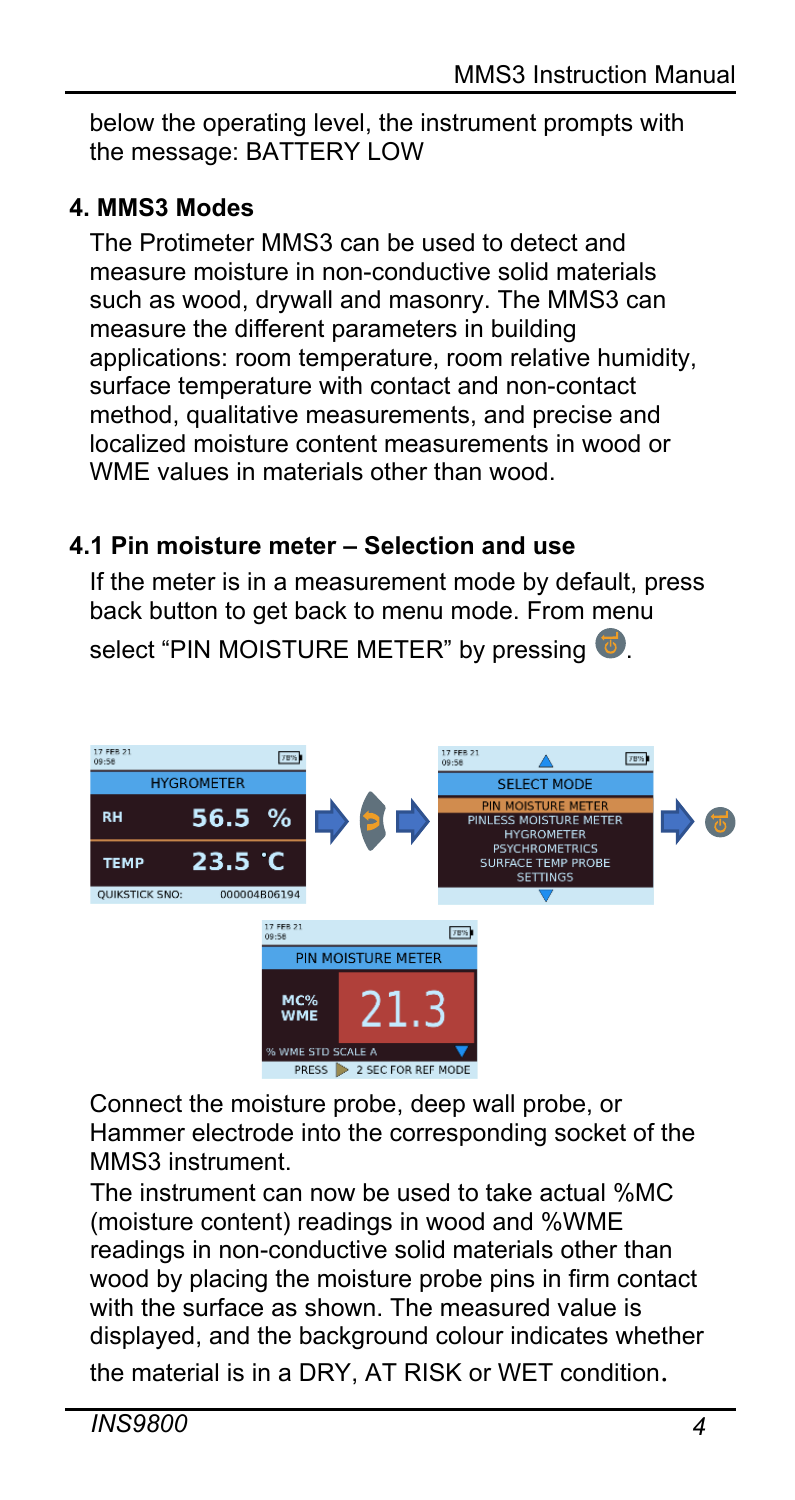| <b>MC%WME</b>     | Display      | Indication  | Progress bar |
|-------------------|--------------|-------------|--------------|
| <6                | ---.-        |             |              |
| ≥6 but <17        | MC%WME value | DRY         | Green        |
| $\geq$ 17 but <20 | MC%WME value | <b>RISK</b> | Yellow       |
| $\geq 20$         | MC%WME value | WFT         | Red          |

*Note:* The MMS3 has the capability to show %MC value for 8 wood types.



When the instrument is in Pin Moisture Meter mode, by default it displays WME WOODTYPE A (see the Protimeter wood calibration chart)

Use the up  $\triangle$  and down  $\triangle$  buttons to navigate between different wood types. From Wood Type B to Wood Type H, if MC% is greater than 30.0, ABOVE FIBER SAT will be displayed as the wood status, otherwise the wood status will not be displayed. When using the built-in pins, the operator should make firm contact on the surface. It is not necessary or recommended to push the pins deeply below the surface.

## **4.1a** *Using Auxiliary Deep Wall Moisture Probes in Measure Mode*

To take sub-surface readings in masonry, the deep wall probes should be used instead of the standard moisture probe. To use the deep wall probes, drill two 1/4" (6 mm) diameter clearance holes, spaced 2-3 in. (50-75 mm) apart, to the required depth.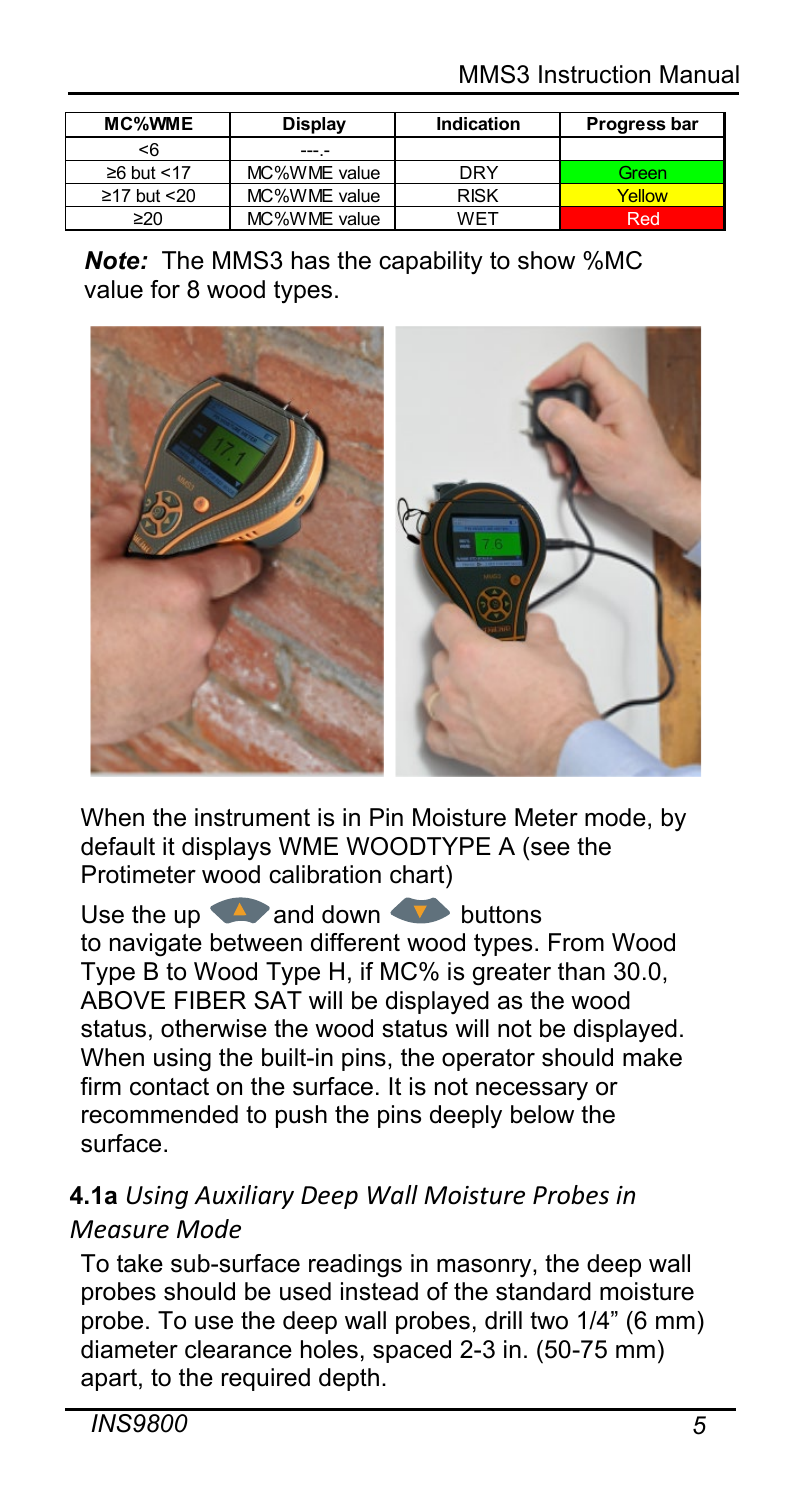Push the two deep wall probes into the holes and press and hold the tips firmly against the bottom of the holes. Ensure that the probes are connected to socket and measure the %WME value as described in Section 4.1, "Pin Moisture Meter - Selection and Use".

**Note:** The most convenient way to take sub-surface readings in wood is by using an optional Hammer Electrode.

# **4.1b** *Detecting Hygroscopic Salts*

The Protimeter MMS3 instrument can be used as a basic salts detector when used with the moisture probe, filter papers and distilled water (not included). Moisten the filter paper with the water and take a reference reading across it with the moisture probe. Then place the moistened filter paper against the surface of interest and hold in place for 30 seconds. Remove the paper and place the pins of the moisture probe across the paper again and observe the reading. Compare this reading with the original reference reading. If the difference is more than 20 points, there is significant salts contamination that may warrant further investigation.

## **4.2 Pinless Moisture Meter – Selection and use**

Navigate to SELECT MODE -> PINLESS MOISTURE

METER and press  $\bullet$  to select the Pinless Moisture Meter mode.



The instrument can be used to take relative moisture readings in solid, homogenous materials (such as walls and floors) by holding the surface of the sensor bulge against the surface as shown. Relative readings ranging from 60-999 appear on the LCD together with a background colour change, that indicates whether the material is in a **DRY, AT RISK** or **WET** condition.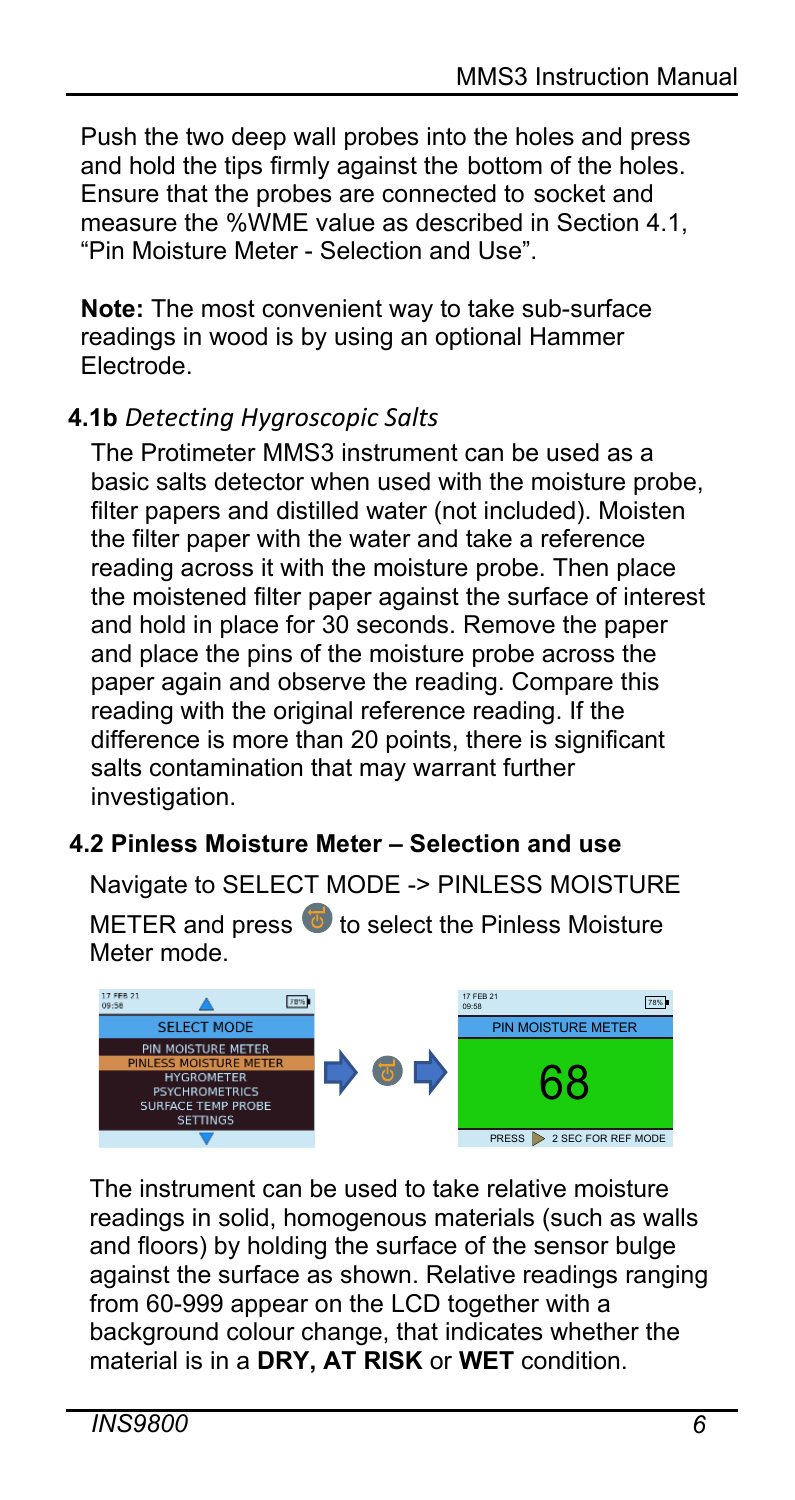**Note:** *When holding the meter at the bottom, away from any objects, it should not show any reading.*



As reliable readings are obtained only if the sensor bulge is in direct contact with the surface, the *Search* mode is not suitable for surveying textured finishes. The nominal depth of penetration in dense, homogeneous materials is up to 19mm (3/4") in the standard mode and up to 12 cm (5") in the sensitivity mode (varies with material under test). Readings taken through low-density coverings (carpets, polystyrene tiles, etc.) will not be representative of the moisture level in the substrate itself. When using the MMS3 in *Pinless*  mode, it is recommended that no attachments are connected. This practice will minimize reading errors and the potential for electromagnetic interference with other electronic equipment. When the *Pinless Moisture Meter* mode is selected, the device will display the surface moisture in terms of *Wood Moisture*

**Note:** *Place the MMS3 on the surface, but do not slide it. Sliding will wear out the back of the meter, as well as possibly mark the wall.*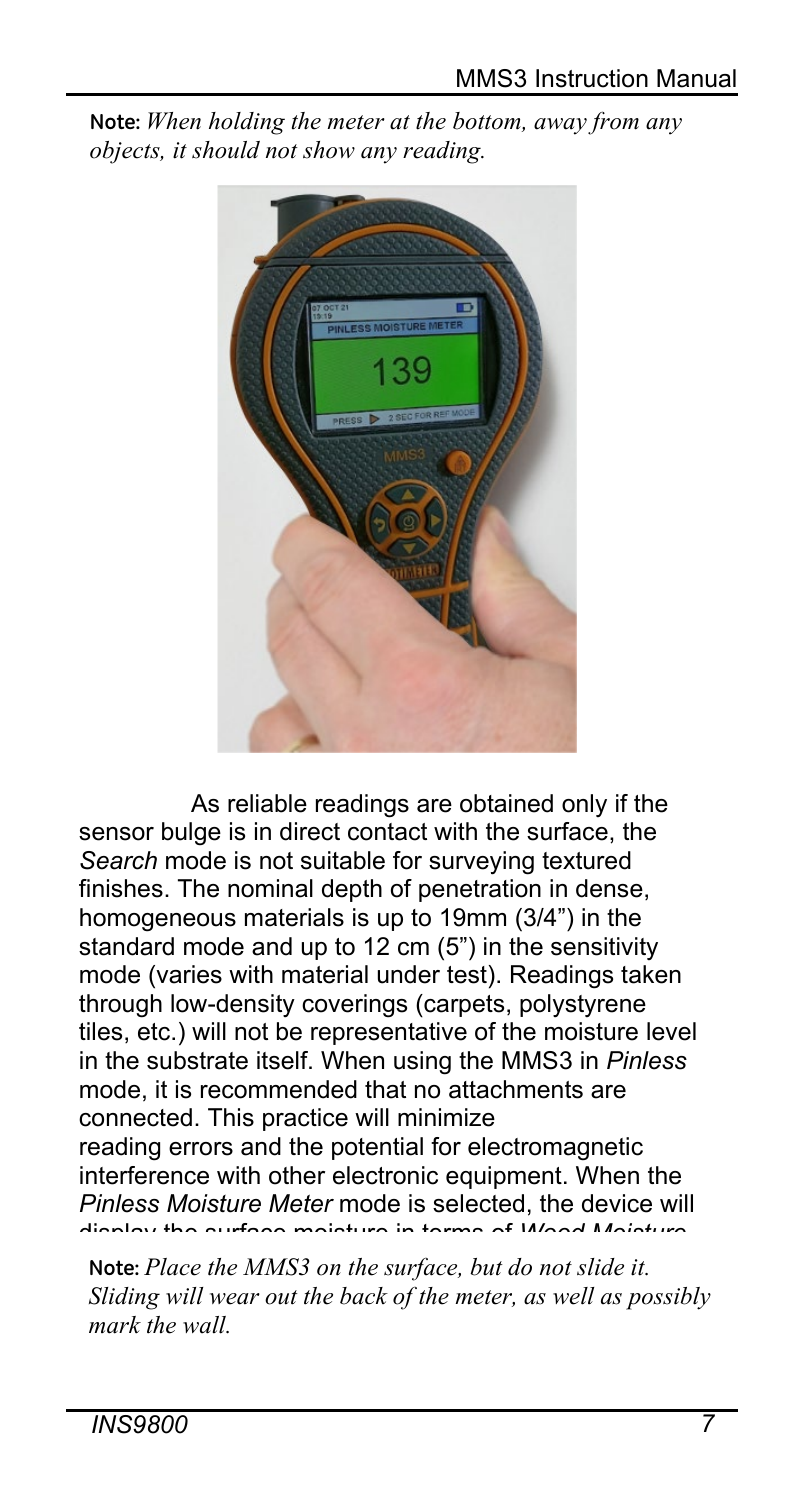| Aquant        | Display      | Indication  | Progress bar |
|---------------|--------------|-------------|--------------|
| $50-$         | ---.-        |             |              |
| ≥60 but <170  | Aquant value | <b>DRY</b>  | Green        |
| ≥170 but <200 | Aquant value | <b>RISK</b> | Yellow       |
| ≥200 but <999 | Aquant value | WET         | Red          |
| $\geq$ 999    | 999          | WFT         | Red          |

In *Search* mode, the device has the capability to give comparative measurement.

**Note:** *If metal is present below the surface, the MMS3 may give a false positive.*

Comparative measurement helps in measuring whether the surface moisture/material is wetter or dryer than the Reference surface/ material. If the surface moisture/material is wetter than the reference surface/ material, then the progress bar is red, or if it is dryer, then the progress bar is green.

This method takes four steps:

**1.** Select **Pinless Moisture meter** under the *Main menu*.

**2.** Place the device on the material which has been chosen as the reference material.

**3.** Press the right arrow button **for two seconds to** store the reading as reference reading.

**4.** Now if the device is placed on any material, it indicates whether the material is wetter or dryer than the reference material.

## **4.3 Hygrometer – Selection and use**

Navigate to **SELECT MODE -> HYGROMETER** and

press **to** to select the *Hygrometer* mode.

To use the Protimeter MMS3 as a Hygrometer connect the Hygrostick, Quikstick or Short Quikstick probe into probe socket behind, either directly or indirectly with the extension lead.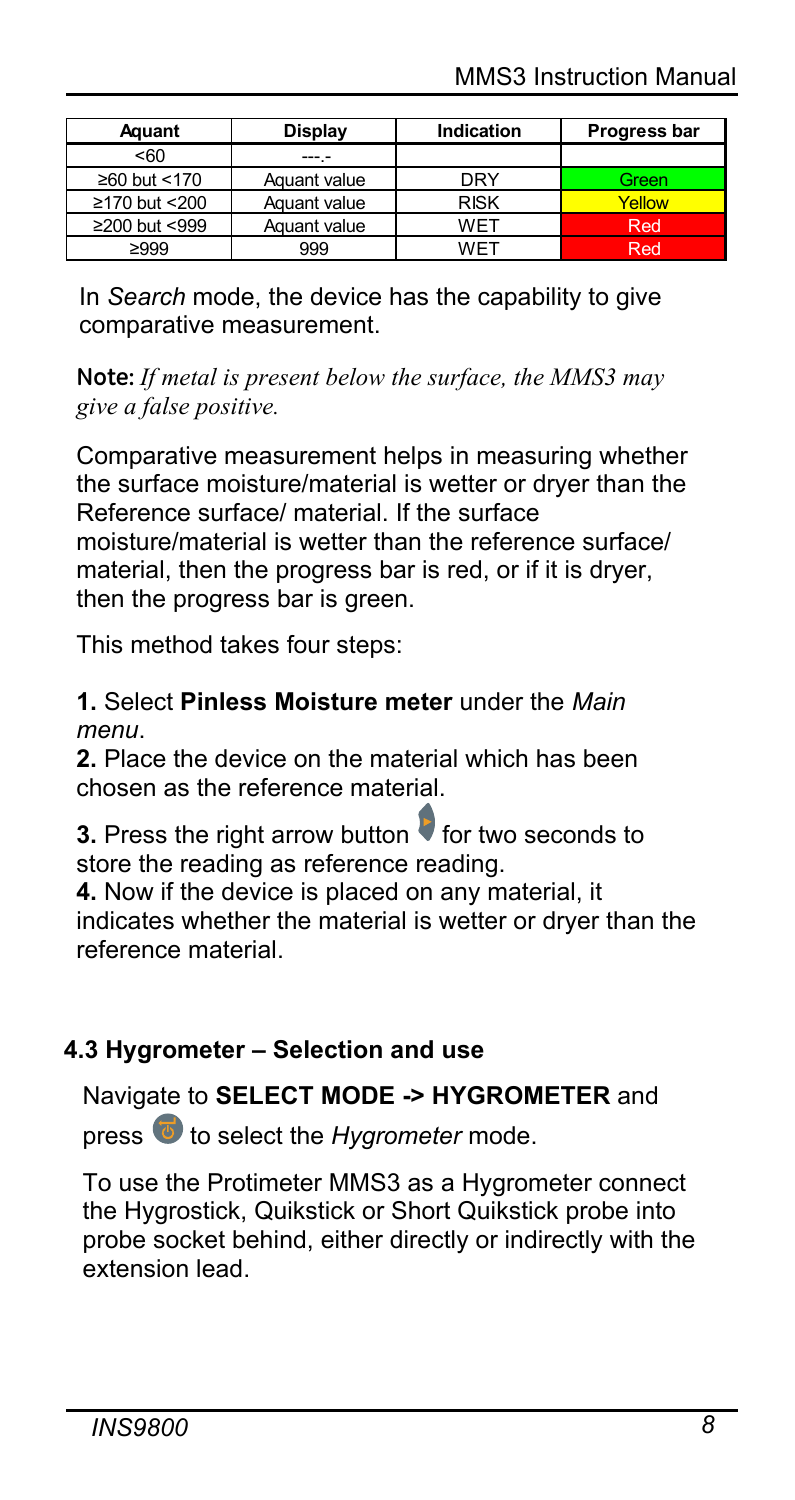

Relative humidity and temperature measurements are made with the Hygrostick, Quikstick or Short Quikstick probe, and the MMS3 instrument uses these values to calculate a range of psychometric readings. When using the MMS3 to measure the conditions in air, the humidity probe is normally connected directly to the instrument. However, when it is impractical or awkward to use the instrument in this way, the extension lead may be used to connect the Hygrostick, Quikstick or Short Quikstick to the instrument. Typically, the extension lead will be used when taking readings from probes that have been embedded in structures such as walls and floors.

**Note:** *For best response time, do not store the MMS3 in excessively hot or cold locations, such as in a vehicle.*

## **4.4 Psychrometric – Selection and use**

## Navigate to **SELECT MODE -> PSYCHROMETRICS**

and press  $\overline{\bullet}$  to select the Psychrometrics mode. Connect the Hygrostick, Quikstick or Short Quikstick probe into the socket**.**

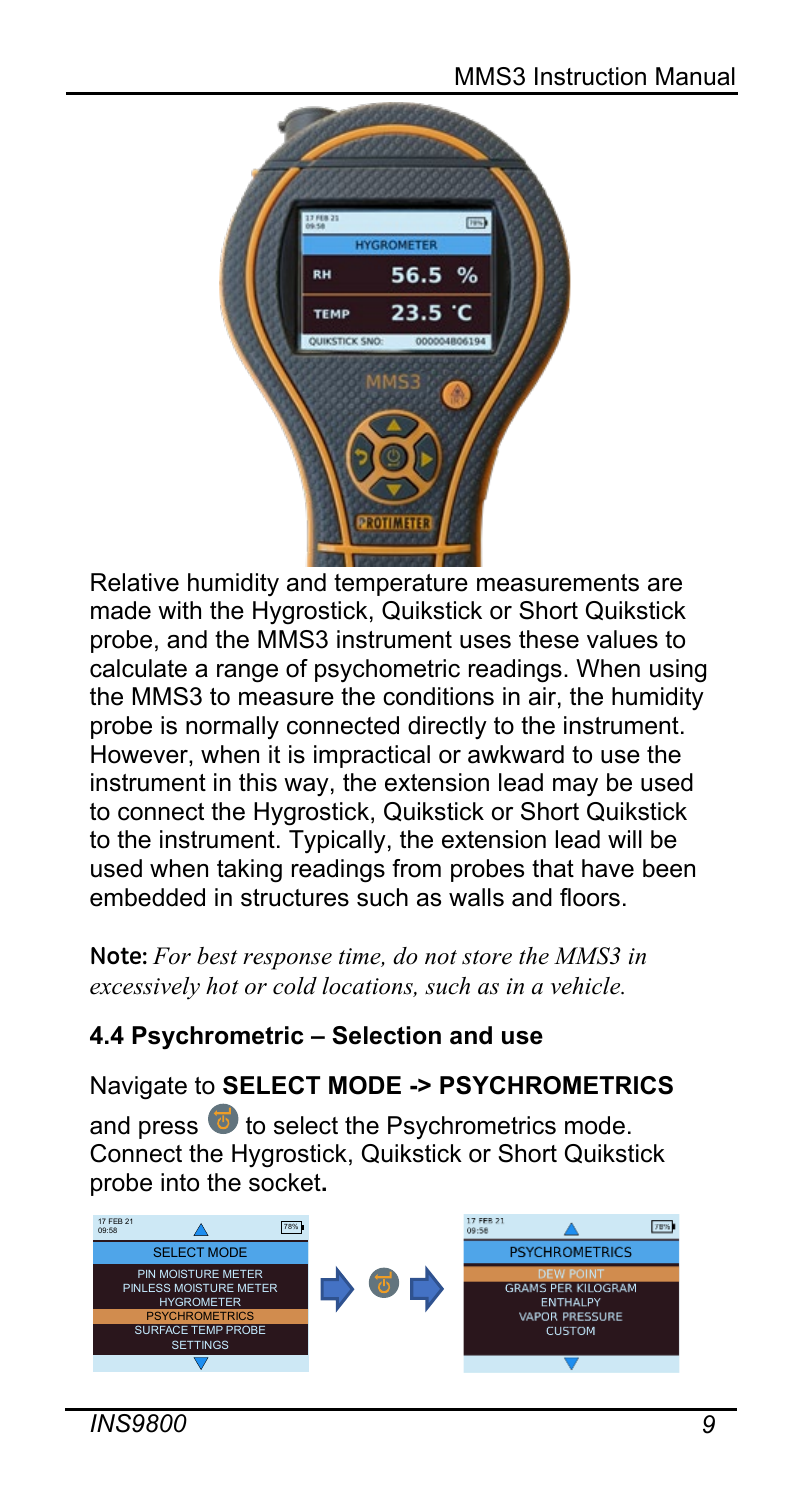# **4.4a** *Dew point*

Navigate to **SELECT MODE -> PSYCHROMETRICS ->** 

**DEW POINT** and press **b** to get the *Dew Point* reading.



**4.4b** *Grains per Pound / grams per Kilogram*

press  $\bullet$  to get the *Specific Humidity* reading.

Navigate to **SELECT MODE -> PSYCHROMETRICS -> GRAMS PER KILOGRAM/GRAINS PER POUND** and

> KSTICK SNO SPECIFIC HUMIDITY 78% 17 FEB 21 09:58 **SPECIFIC HUMIDITY RH 9.65 43.3 % 26.8 C TEMP g/kg**

**4.4c** *Enthalpy*

Navigate to **SELECT MODE -> PSYCHROMETRICS -> ENTHALPY** and press **to** to get the *Enthalpy* reading.



**4.4d** *Vapor pressure*

Navigate to **SELECT MODE -> PSYCHROMETRICS ->** 

**VAPOR PRESSURE** and press **the and press to get the** *Vapor Pressure* reading.



**Note:** *Change the units in* **Settings** *to obtain metric and nonmetric equivalents.*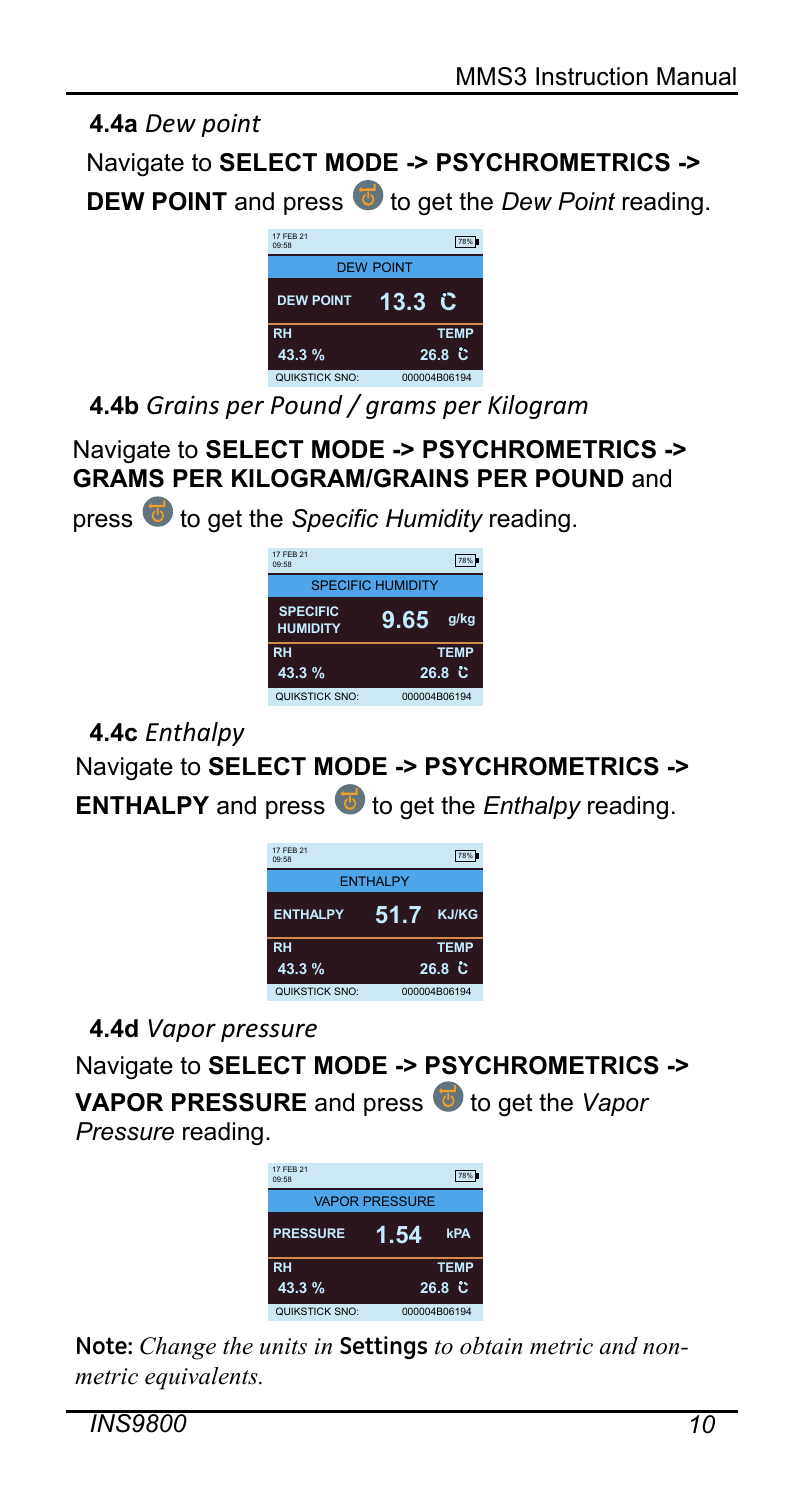## **4.5 Condensator mode**

The *Condensator Mode* enables the user to assess the risk of condensation occurring on surfaces or to confirm whether or not condensation is present on a surface.

The MMS3 can be used as a *Condensato*r using two modes:

**4.5a** *Surface Temperature probe (contact based) selection and use*

# Navigate to **SELECT MODE -> SURFACE**

**TEMPERATURE PROBE** and press **to** to select the *Surface Temperature Probe* mode.



In this mode, the MMS3 measures the surface temperature using an external *Surface Temperature*  probe inserted into the socket and making contact with the surface to be assessed. In addition to the *Surface Temperature* probe, connect a *Humidity* probe for the MMS3 to show the *Condensation* status.

TDIFF is a useful function when investigating condensation, as it tells the user how many degrees a surface temperature is above or below the prevailing dew point temperature.

# **4.5b** *Surface Temperature IR (non-contact based) selection and use*

In this mode, the MMS3 measures surface temperature using IR technology. Connect a humidity probe into the corresponding socket.

Hold the button to enable the IR Thermometer. Release the button and press it again within 1 second to enable the LASER pointer. The LASER pointer will indicate the area on the surface where the measurement is being taken.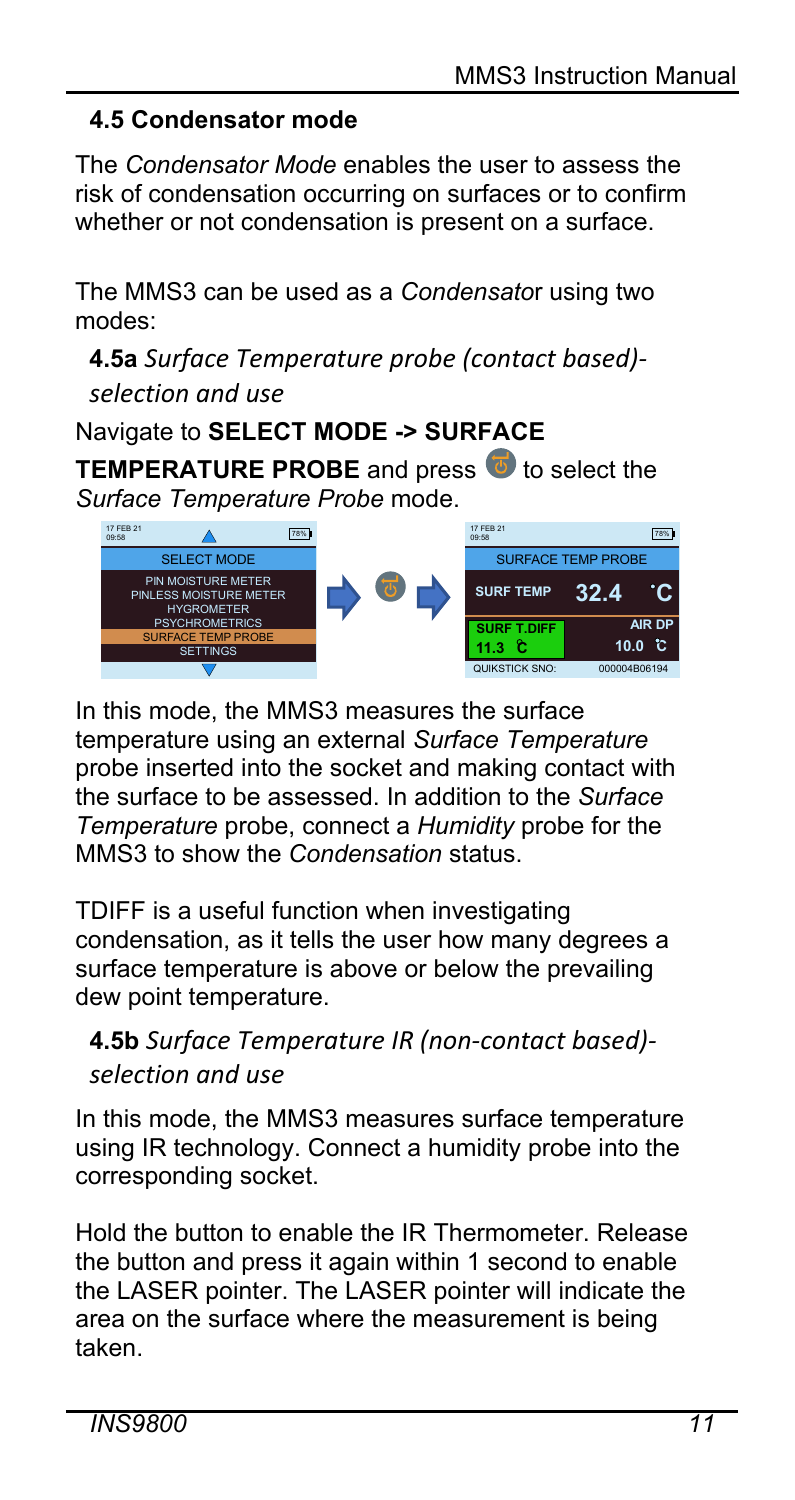ö



| $T.D$ IFF $(°C)$  | <b>Condensation status</b> | <b>Background</b> |
|-------------------|----------------------------|-------------------|
| <0                | Condensation               | Red               |
| $>0$ but $\leq$ 3 | Risk of condensation       | Yellow            |
| >3                | No Condensation            | Green             |

## **4.6 Logging – selection and use**

The MMS3 supports both continuous and manual logging.

## **4.6a** *Manual Logging*

If  $\blacktriangledown$  is pressed in any of the measurement screens, the data and *Timestamp* at that instant will be logged and a **RECORD SAVED** message will be displayed on the bottom bar.

### **4.6b** *Continuous Logging*

Continuous logging is used to sample and store data continuously. Continuous logging is enabled either by setting logging parameters through the Keypad or through a PC using *MMS3 Logging Software* or with the Protimeter App after connecting through BLE refer *"Set Logging Parameters".* After the logging parameters are saved, logging starts after the **START AFTER** minutes

have elapsed. The logging icon  $\bigoplus$  is displayed on the top right of the screen while logging is active.

*INS9800* MMS3 Instruction Manual

When logging is in progress, an option to stop logging is provided under the **SETTINGS** menu. Logging can be stopped either by selecting **SELECT MODE ->**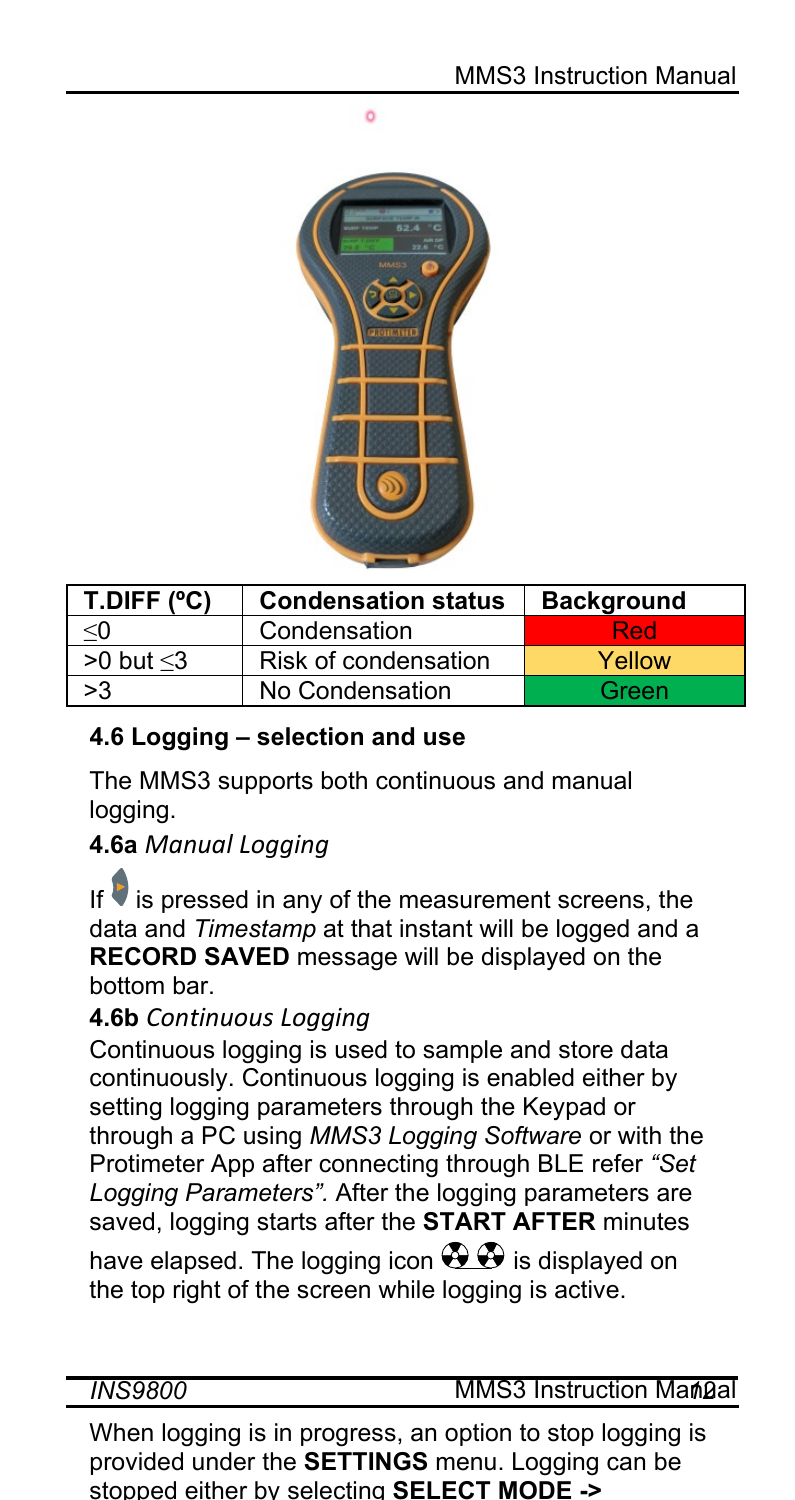## **4.7 Settings – selection and use**

The Protimeter MMS3 instrument has a range of userselectable features. Navigate to **SELECT MODE ->** 

**SETTINGS** and press **to** to configure the MMS3. The following options are available for configuring:



## **4.7a** *Language*

The Protimeter MMS3 comes with pre-configured languages. User can change the language of the device by selecting "Language" from the settings menu and then choosing the required language listed. MMS3 is configurable for "English", "Norwegian", "French", "Dutch", "Sweden", "Spanish", "Italian", "Nederlands" and "Danish".



**4.7b** *Bluetooth*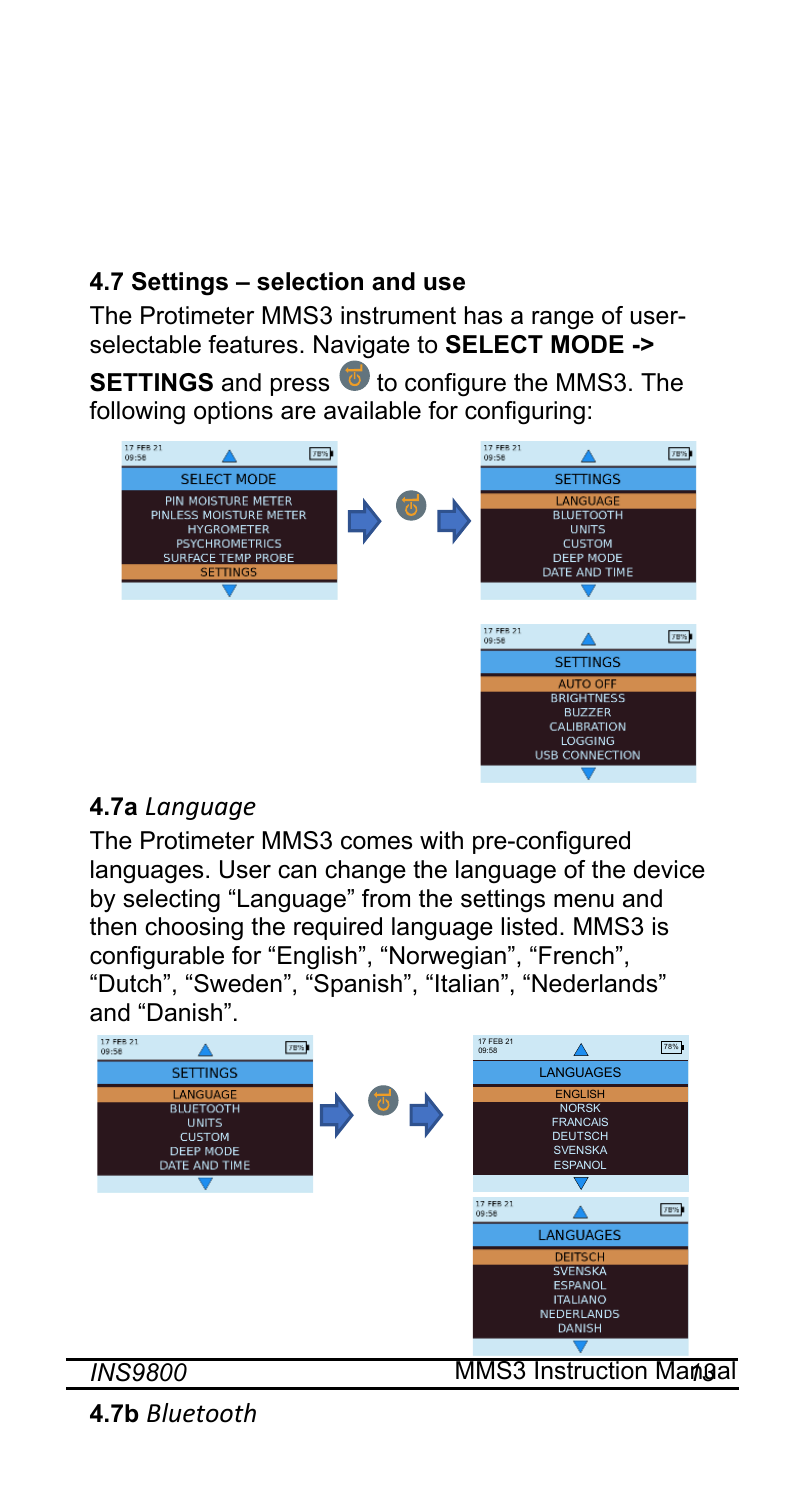MMS3 provides user the option to connect the device with the Protimeter app through BLE. Only while connecting to the app the BLE needs to be active and hence an option is available to turn the BLE ON and OFF saving battery while in regular use.

In Select Mode-> Settings -> Bluetooth select the

required option and press  $\bullet$  to choose.



 **Note:** *MMS3 will auto turn on Bluetooth during power on, if the Bluetooth setting was on during the last power off. The MMS3 will auto turn off Bluetooth if no connection is established or active for more than 2 mins.*

## **4.7c** *Set Units*

MMS3 has the option to select between **METRIC** and **NON METRIC** units. Navigate to **SELECT MODE ->** 

**SETTINGS -> UNITS** and press **to** to open the Unit

options. Use  $\left\langle \begin{array}{c} \bullet \\ \bullet \end{array} \right\rangle$  to navigate between the

options available and press  $\overline{\Phi}$  to save the desired units.

Table below shows how the units and the parameters measured appear in metric and non-metric units.

| 17 FEB 21<br>09:58 |                                                                                             | 78% | 17 FEB 21<br>09:58          | 78% |  |
|--------------------|---------------------------------------------------------------------------------------------|-----|-----------------------------|-----|--|
|                    | <b>SETTINGS</b>                                                                             |     | <b>UNITS</b>                |     |  |
|                    | LANGUAGE<br><b>BLUETOOTH</b><br><b>UNITS</b><br><b>CUSTOM</b><br>DEEP MODE<br>DATE AND TIME |     | <b>METRIC</b><br>NON-METRIC |     |  |
|                    |                                                                                             |     |                             |     |  |

|                          | Metric     | Non-Metric |
|--------------------------|------------|------------|
| Temperature              | °C         | ᅂ          |
| Dew Point                | ۰ς         | ᅂ          |
| <b>Specific Humidity</b> | g/kg       | q/lb       |
| Enthalpy                 | kJ/kg      | Btu/lb     |
| Vapor pressure           | kPa        | inHq       |
| Surface temperature      | °C         | οF         |
| T.Diff                   | °C.        | ᅂ          |
| <b>Ambient Dew Point</b> | $^{\circ}$ | ᅂ          |

MMS3 Instruction Manual *INS9800 14*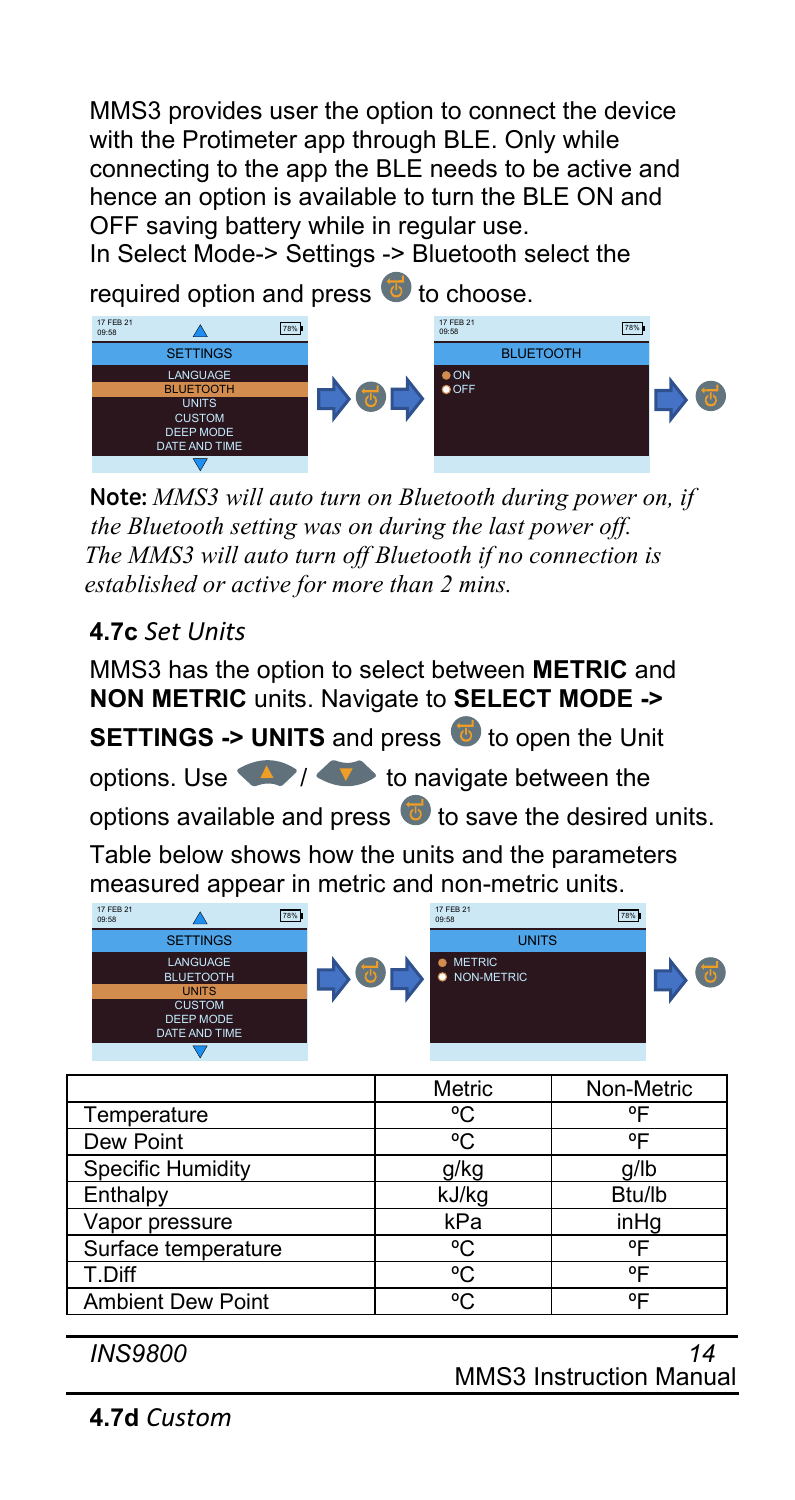MMS3 supports custom Psychrometrics option to display different Psychrometric parameters in single screen. Parameters to be displayed can be set in Custom settings screen. Navigate to *SELECT MODE ->* 

**SETTINGS -> CUSTOM** and press **to** to configure the

options. Use  $\left\langle \right\rangle$  /  $\left\langle \right\rangle$  to navigate between

parameters and press  $\bullet$  to select. Maximum four parameters can be selected. The order in which the parameters selected will be displayed in Custom screen in Psychrometrics option.



# **4.7e** *Sensitivity mode*

Sensitivity mode is meant for non-invasive measurement. Useful for pinpointing the highest levels of moisture ingress. For non-invasive measurement, the sensitivity of the measurement can be varied when this mode is enabled. If not enabled, the measurement is taken in the standard mode. Sensitivity mode can be enabled by navigating to *SELECT MODE-> SETTINGS- >SENSITIVITY MODE* and then selecting ON by

pressing  $\bullet$  after navigating using up / down keys.



When the Sensitivity mode is enabled the measurement screen changes as below enabling to increase or



**4.7f** *Date and Time*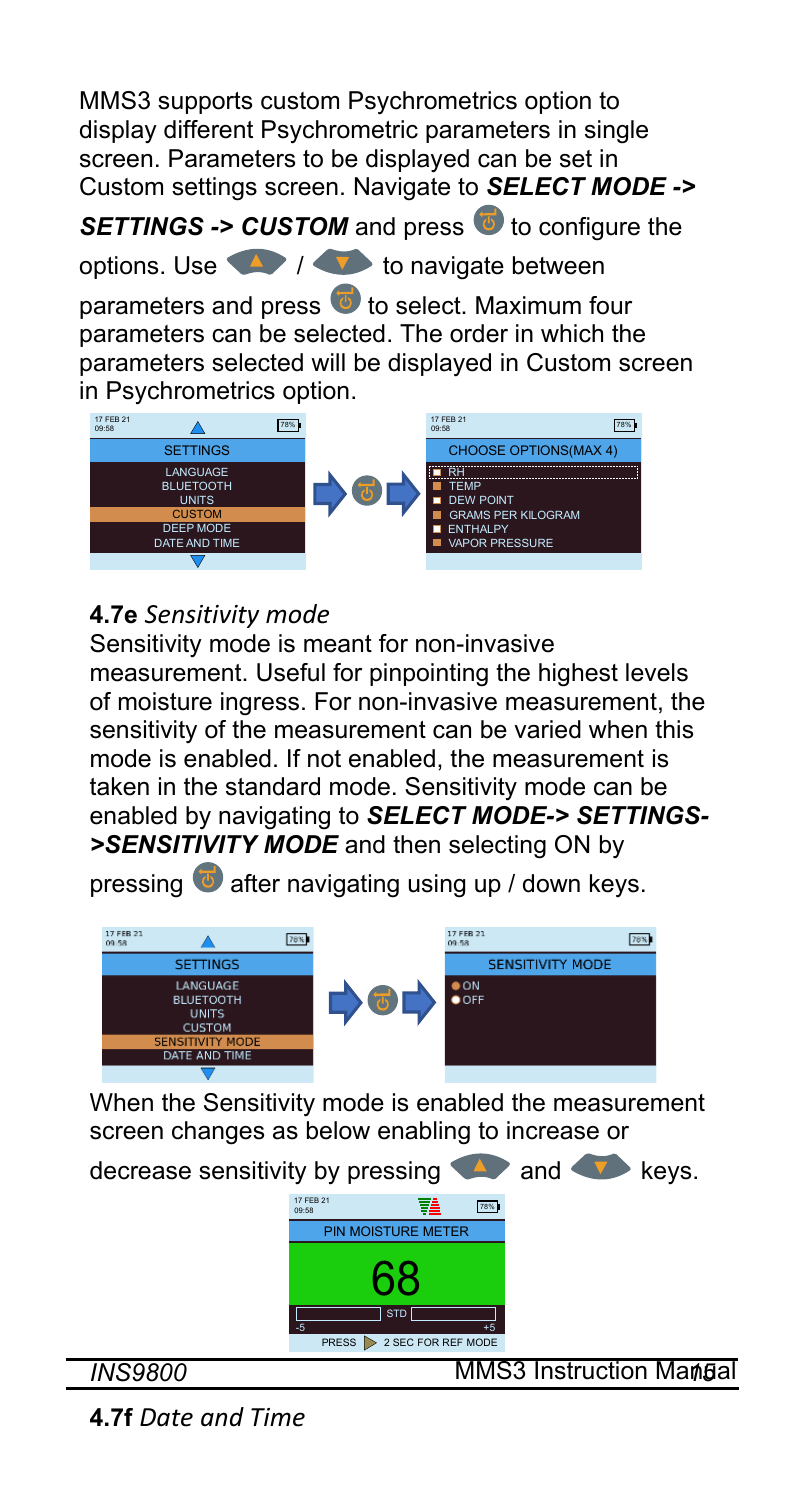# Navigate to *SELECT MODE -> SETTINGS -> DATE*  **AND TIME** and press **to** to change the device date and time. Use **the navigate to the required field. Then, use A**  $\sqrt{ }$  to increment / decrement the value in that

box. After entering the required date and time press to save values entered. The new date and time are displayed at the top left corner of the screen. Date and time can also be set up by connecting to a PC and using the optional logging software or through the App when



# **4.7g** *Auto off*

The MMS3 will switch *OFF* automatically after auto switch off time if no activity/key press is observed. Navigate to *SELECT MODE -> SETTINGS -> AUTO* 

**OFF** and press **th** to configure the Auto off time. Use

**1 to navigate between 0 to 10 minutes and** 

press  $\ddot{\bullet}$  to set the Auto off time (2 mins is the default value). To disable the Auto off feature, set the Auto switch off time to 0.

**Note:** *During continuous logging operation, auto switch off* 

*time is considered to be the display turnoff time. User will see an alert 10 seconds before the unit is about to auto turn off.*

*Auto turn off will become inactive while the Bluetooth is on.*



*INS9800* MMS3 Instruction Manual

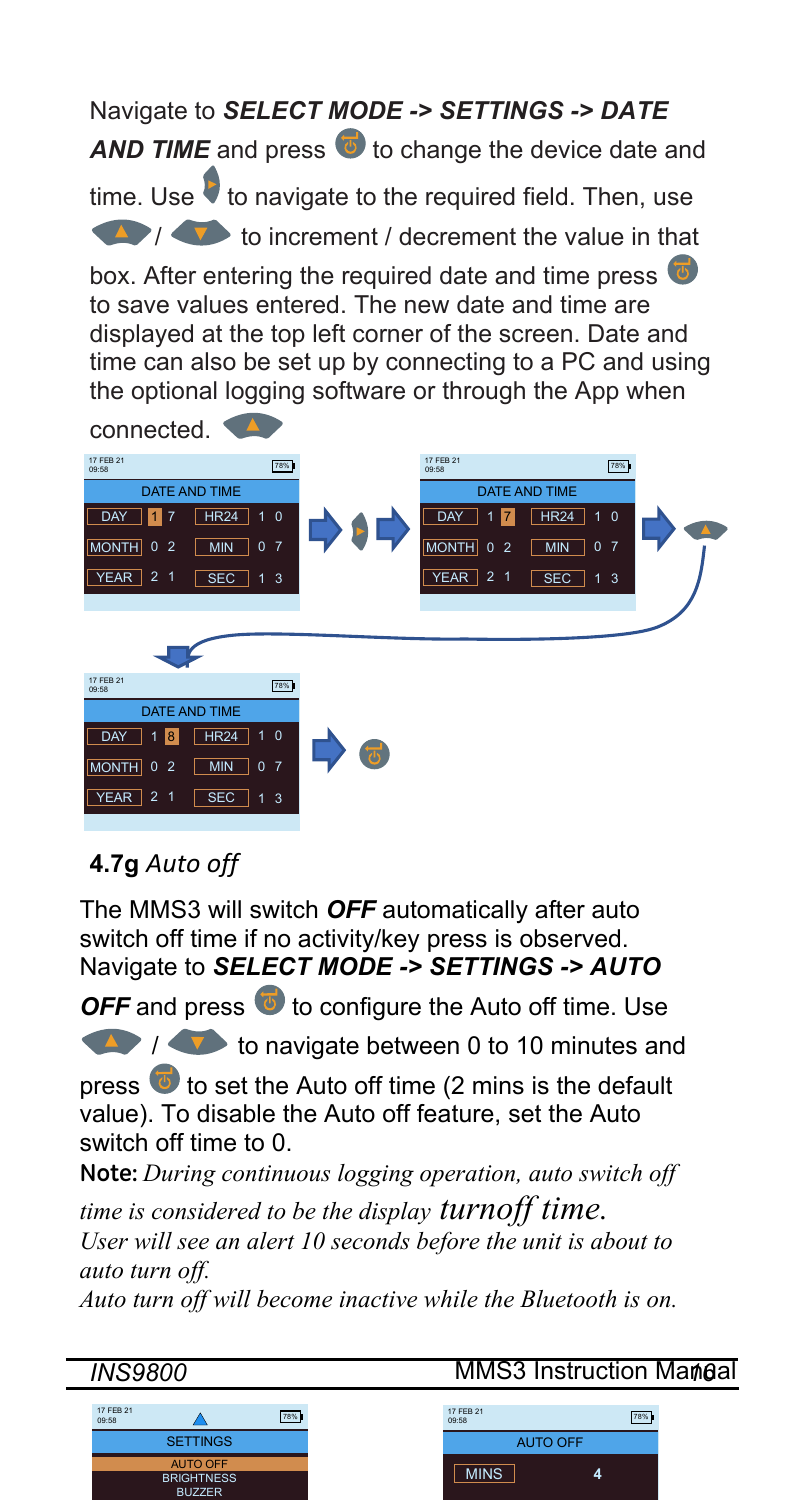

# **4.7h** *Set Brightness*

Navigate to **SELECT MODE -> SETTINGS -> SET BRIGHTNESS** and press **to** to set the Brightness level. Use  $\left\langle \right\rangle$  /  $\left\langle \right\rangle$  to navigate between the different brightness levels (1 to 10) and press  $\overline{\Phi}$  to set the desired brightness. (Brightness level 5 is the default setting.)



Outdoor mode:

Outdoor mode can be used when operating the device in outdoors and high brightness is needed for better display visibility. The outdoor mode can be enabled/

disabled by pressing  $\blacksquare$ . Use  $\blacksquare$  Use to navigate between the different brightness levels (1 to 10) and

press  $\overline{c}$  to set the desired brightness (Brightness level 1 is the default setting). The outdoor mode will be auto disabled after 5 mins from the latest outdoor brightness level selection and the device will return to indoor brightness mode.

**Note:** *The selected outdoor mode brightness level will be remembered by the device until power cycle only. Outdoor mode and auto-logging are mutually exclusive.*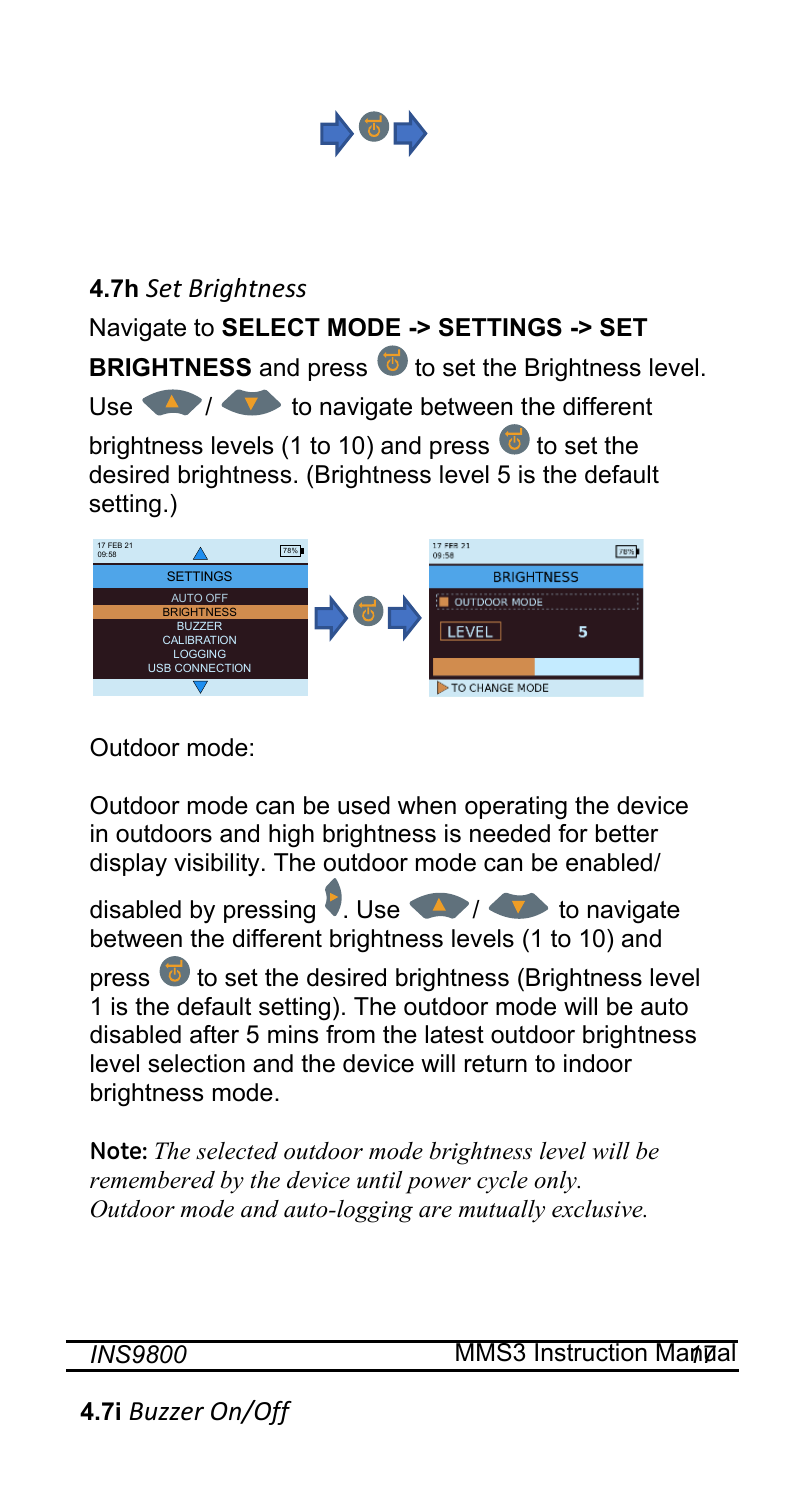This option is used to switch the Buzzer **ON/OFF**. When the Buzzer is **ON**:

**•** Any key press will make a beep sound.

**•** In WME/Aquant mode, a **RISK/WET** condition will be alerted.

**•** Instrument turn **OFF** will be indicated

Navigate to **SELECT MODE -> SETTINGS -> BUZZER** 

**ON-OFF** and press **to** to switch the Buzzer on/off.

Use  $\sqrt{1 + \frac{1}{x}}$  to navigate between the on and off

options and press  $\overline{\Phi}$  to save the desired configuration.



**4.7j** *Calibration*

MMS3 provides an automatic calibration to the user for non-invasive measurement as well as a calibration verification for pin moisture measurement. Navigate to

SETTINGS->CALIBRATION-> and then press to

choose the option by selecting using  $\left\langle \right\rangle$ 



To calibrate in the field for Pin less moisture measurement, select pin less moisture from the menu and confirmation message appears. Once confirmed, ensure that no other devices or subjects are close to the device while holding it on air and then press enter to calibrate the offset.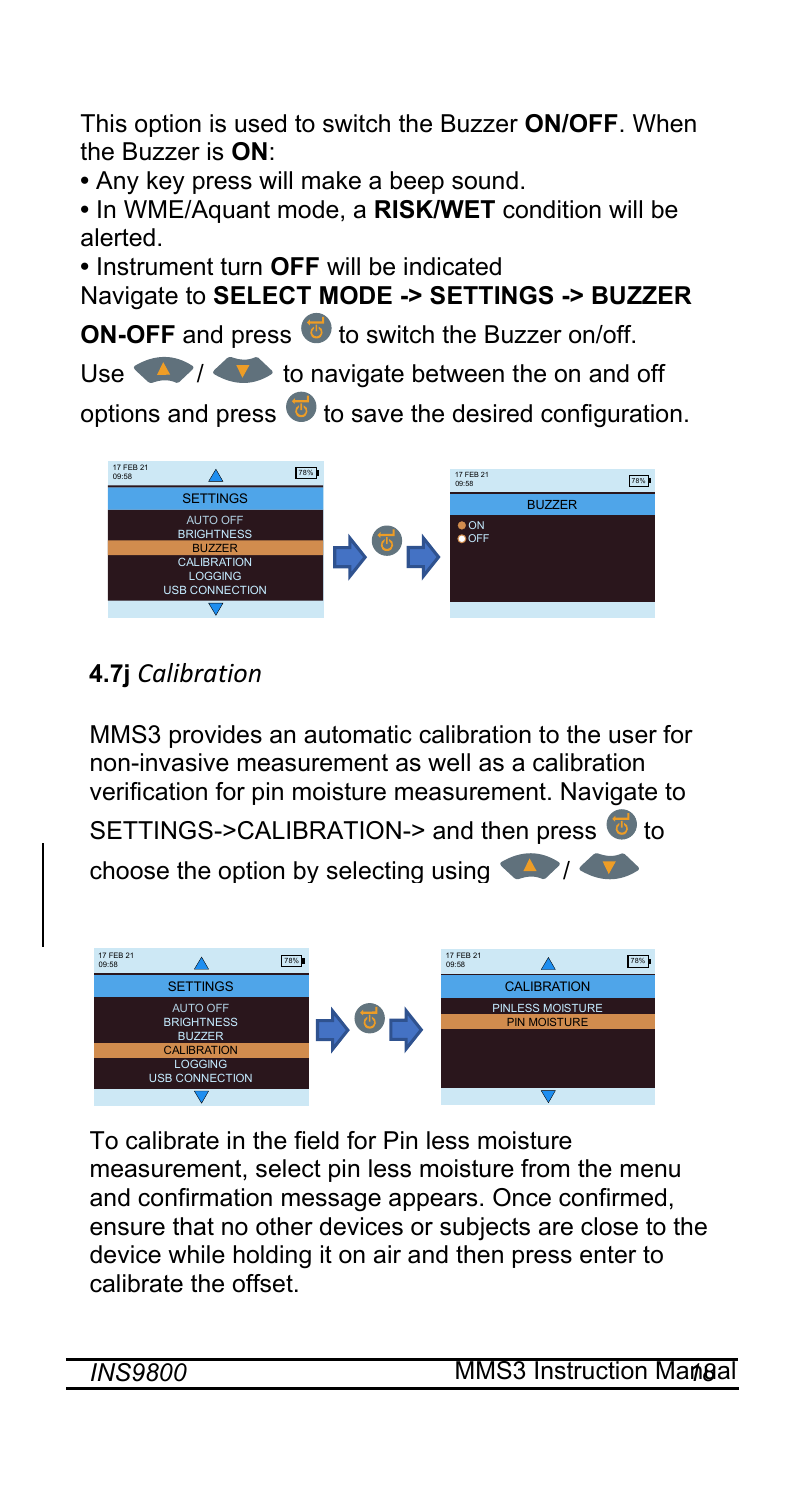

To verify if the pin moisture is in calibration, select pin moisture from the calibration menu. Make sure that the WME cap is closed and no WME probe is connected to

the device. Press  $\bullet$  to start the check. The calibration will be auto-checked and the result will be displayed.



**4.7k** *Set logging parameters.*

To initiate continuous logging using MMS3, there are three options. User can configure a continuous logging using the unit itself getting in to logging and making some key presses. The user can use the App or software for the same which will be an easy method. To start logging from the device settings, navigate to **SETTINGS->LOGGING.**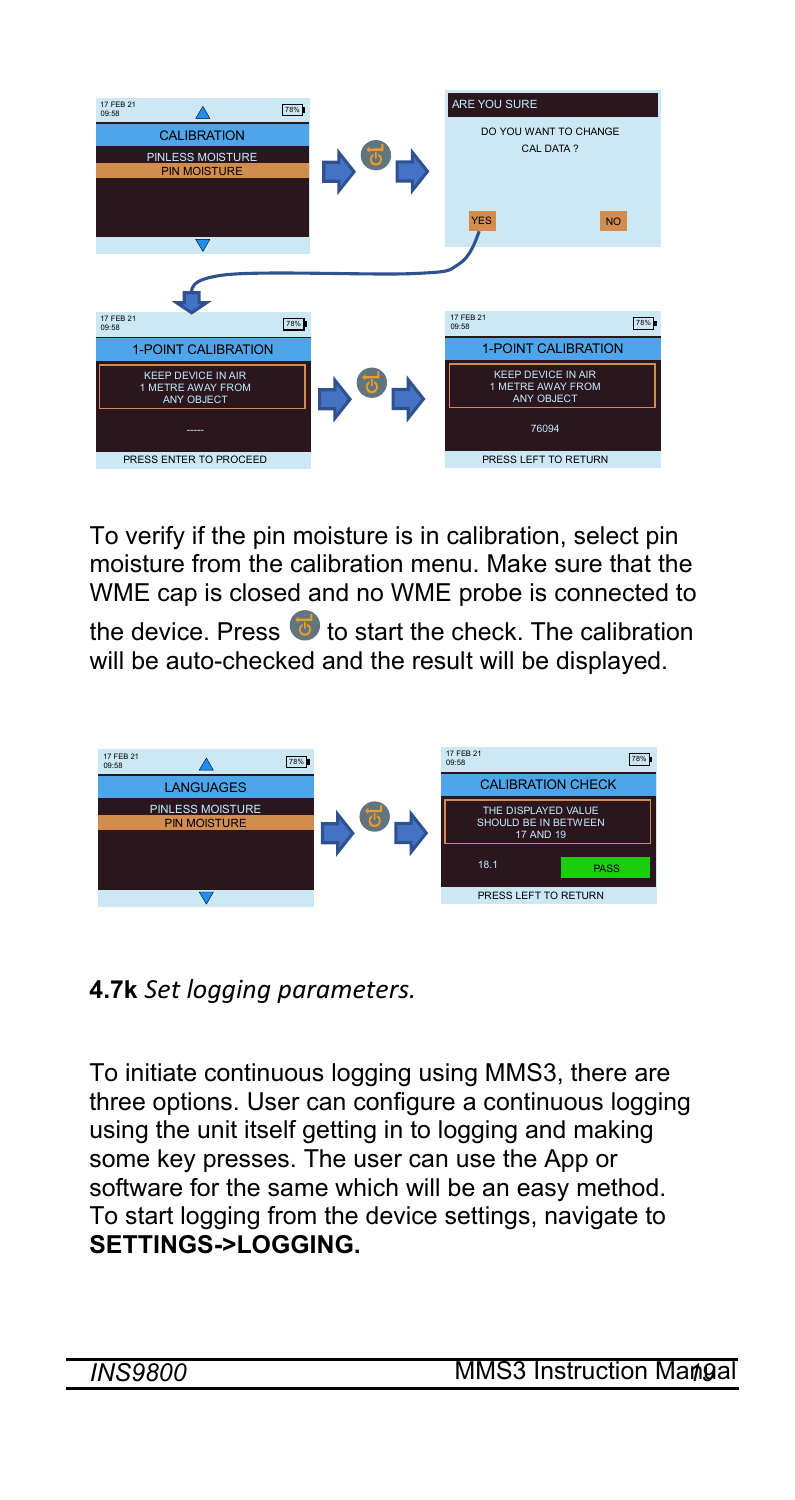



The highlighted number can be changed by pressing

*A* / **Pressing** will take the cursor to the next number which will be highlighted and then can be changed. Once all the numbers are set as per need

press  $\bullet$  to start the logging.

**• Start After:** minutes after which logging should start (0 to 999).

**• Sampling Interval:** sampling interval in minutes (1 to 60).

- **End After:** minutes after which logging should stop after sampling begins (1 to 999).
- **Job Number:** 1 to 255

## **4.7l** *Clear logged data.*

MMS3 has an option to erase the logged data in the device. Navigate to **SELECT MODE -> SETTINGS ->** 

**LOGGING -> CLEAR DATA** and press **D**. Then it will display confirmation message asking for erasing data.



## **INS9800** MMS3 Instruction Manual

**4.7m** *USB communication.*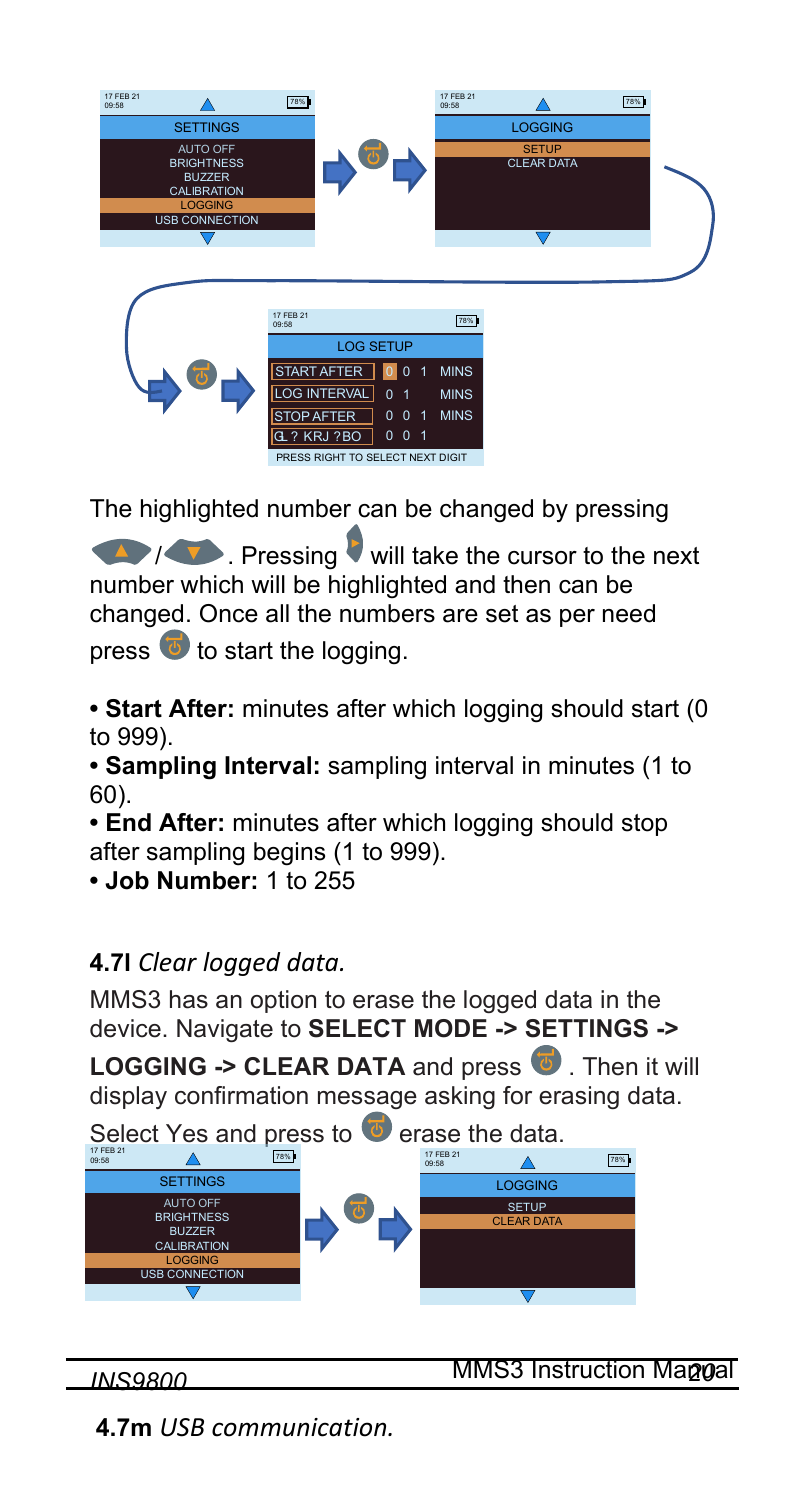MMS3 can be configured to work with PC software or as Mass storage device.

Navigate to *SELECT MODE -> SETTINGS ->*

**USB CONNECTION** and press **to** to set the USB connection type. Use  $\left\langle \right\rangle$  /  $\left\langle \right\rangle$  to navigate between

the PC Software and File Viewer and press  $\overline{\bullet}$  to set the desired Option.



If PC Software is selected, Data can be read through Logging Software. If File Viewer is selected data will be available in CSV format under My Computer (like mass storage device)

## **4.8 Instructions – selection and use**

Navigate to SELECT MODE->INSTRUCTIONS and the user can see a QR code. By scanning the QR code it will take the user to a digital instruction manual and videos for MMS3 operations.



## **4.9 About – selection and use**

Navigate to SELECT MODE->ABOUT and press  $\bullet$  to find details about the device.

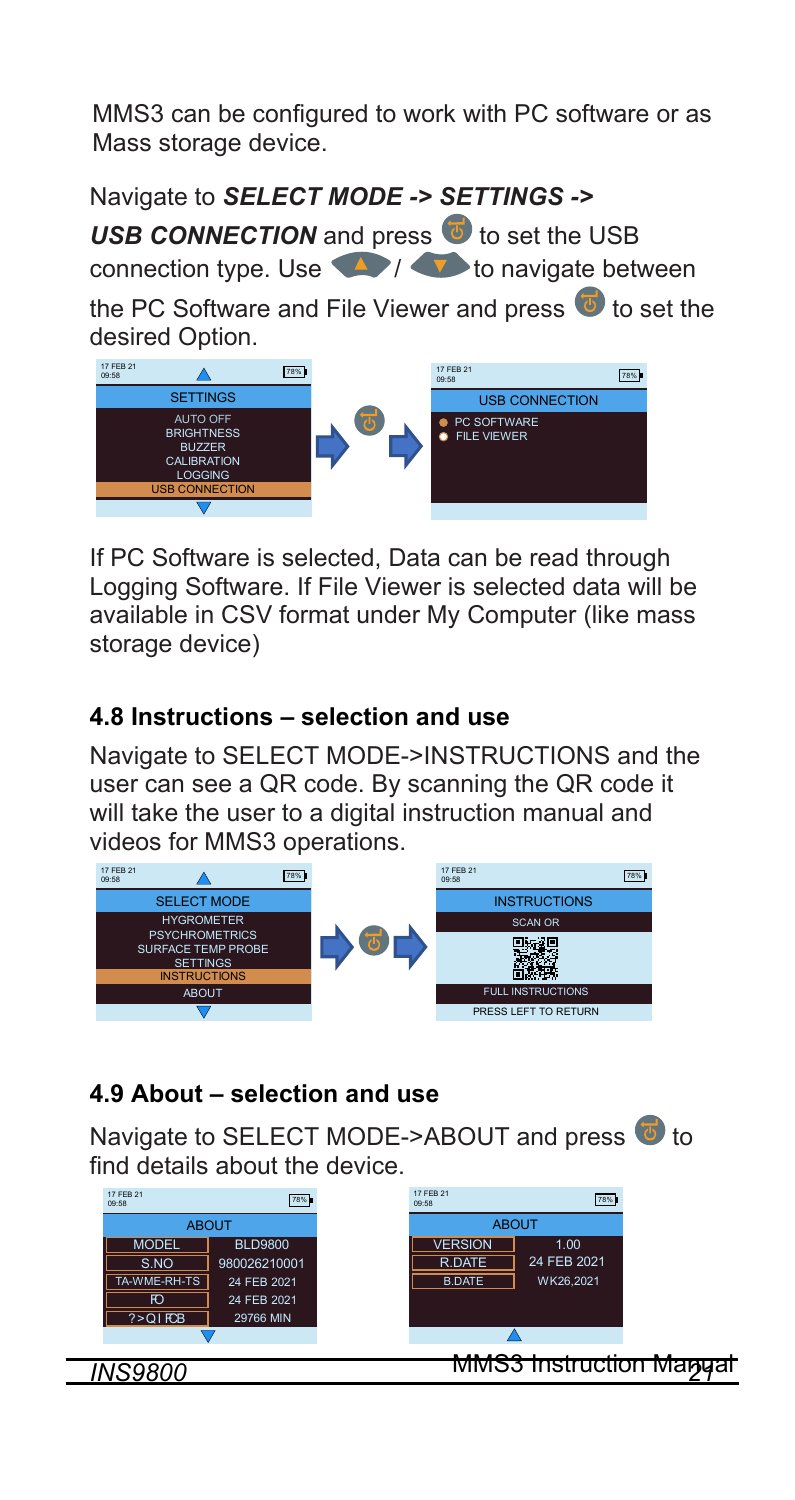# **5. System behaviour during low battery**

MMS3 indicates that the battery is low by blinking the battery level indicator in the right corner of the display header.

MMS3 restricts high power operations during low battery condition to avoid any system misbehaviour and the user will be alerted.

Any configuration and/or calibration changes made during this time will be temporary and will not be saved in the memory.

Logging is restricted/stopped when the battery is low.

**Note:** *It is recommended to replace the batteries once the battery indicator starts blinking.*

*For better backup and expected battery life, replace with recommended batteries.*

# **6. System errors**

MMS3 will detect the system errors and display the respective error codes (indicated in Red) in a loop on the screen header as shown below.

| 31 MAR 21<br>11:15 | Dз |                                      |
|--------------------|----|--------------------------------------|
| Error code         |    | <b>Description</b>                   |
| 1                  |    | Memory fault                         |
| 2                  |    | RH, Ta, Ts and WME calibration fault |
| 3                  |    | IR calibration fault                 |
| 4                  |    | RTC fault                            |
| 5                  |    | Aquant sensor fault                  |

MMS3 Instruction Manual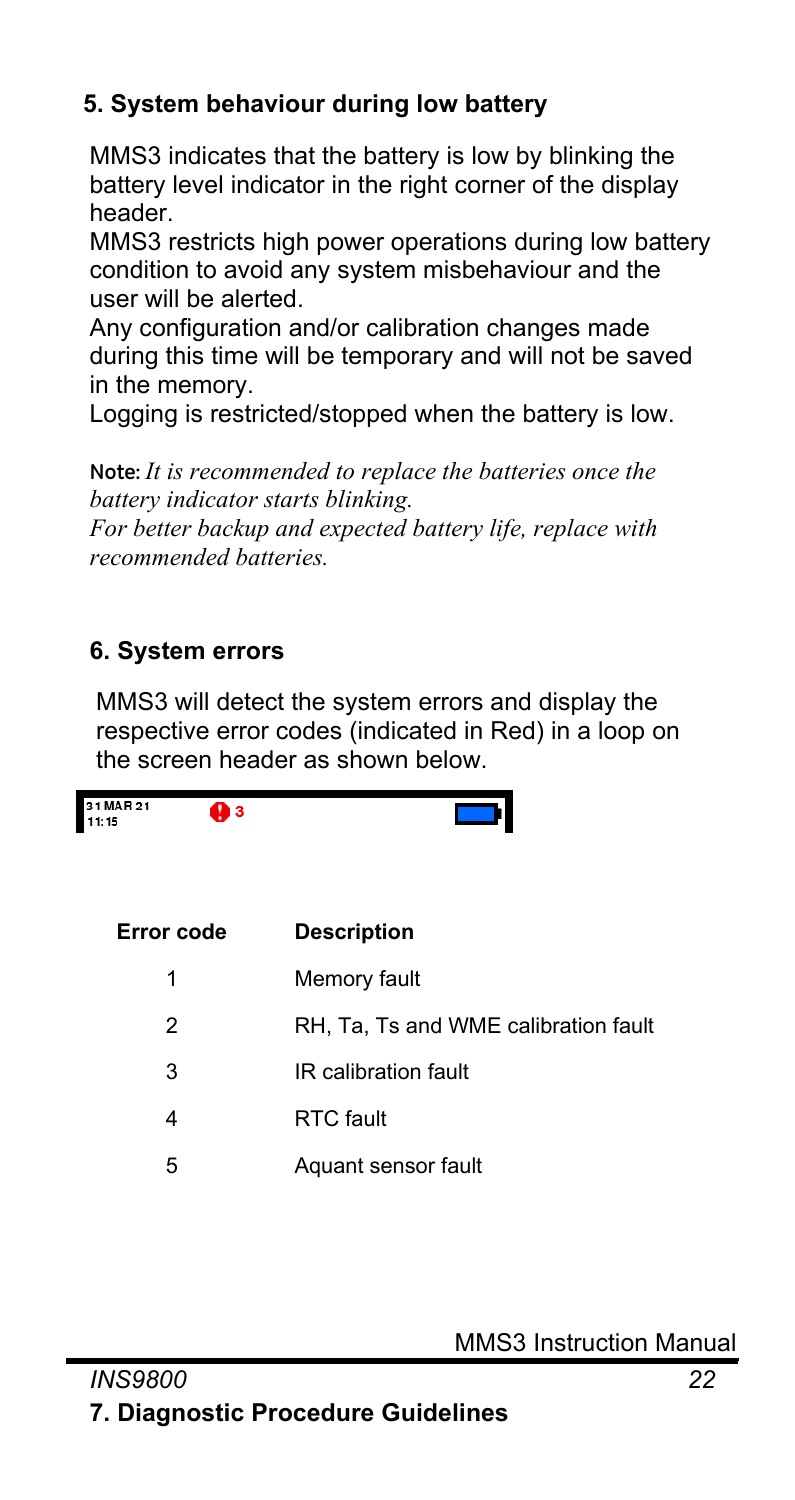When diagnosing dampness in buildings, three key criteria must be considered, as outlined in *Table* below.

| Item           | <b>Criteria</b>                                                                                                                 | <b>Notes</b>                                                                                                                                                                                                                                                                                                                                                                                                                                                                               |
|----------------|---------------------------------------------------------------------------------------------------------------------------------|--------------------------------------------------------------------------------------------------------------------------------------------------------------------------------------------------------------------------------------------------------------------------------------------------------------------------------------------------------------------------------------------------------------------------------------------------------------------------------------------|
| 1              | Is a wall or other<br>building element in<br>a safe air-dry<br>condition?                                                       | Air-dry is the moisture content that<br>is normal and safe (from moisture-<br>related deterioration or decay) in<br>buildings. When the Protimeter<br>MMS3 moisture meter modes are<br>selected, measured values are<br>identified as DRY, AT RISK or<br><b>WFT</b>                                                                                                                                                                                                                        |
| $\overline{2}$ | Is the surface<br>temperature of a<br>wall or other<br>building element<br>above or below the<br>dew point?                     | Dew point is the temperature at<br>which a given quantity of air<br>becomes saturated (100% RH)<br>and forms dew, or condensation. If<br>a surface is colder than the dew<br>point, condensation occurs. When<br>the Protimeter MMS3 Condensator<br>Mode is selected to measure<br>TDIFF (the proximity of a surface<br>to the dew point) the instrument<br>identifies either a NO<br>CONDENSATION condition, an AT<br>RISK condition, or a<br><b>CONDENSATION occurring</b><br>condition. |
| 3              | Is a wall surface or<br>other building<br>element<br>contaminated with<br>hygroscopic salts<br>or other conductive<br>material? | Artificially high moisture meter<br>readings may be obtained either in<br>material that has been heavily<br>contaminated by hygroscopic salts<br>or in materials that are conductive<br>by nature. The<br>presence or absence of nitrates<br>and chlorides should be<br>established when investigating<br>suspected rising dampness<br>situations in particular.                                                                                                                           |

*INS9800* MMS3 Instruction Maggal

**Item 1:** The *Search and Measure* modes (pinless and pin) should be used in combination to map out the extent of a moisture problem and to distinguish between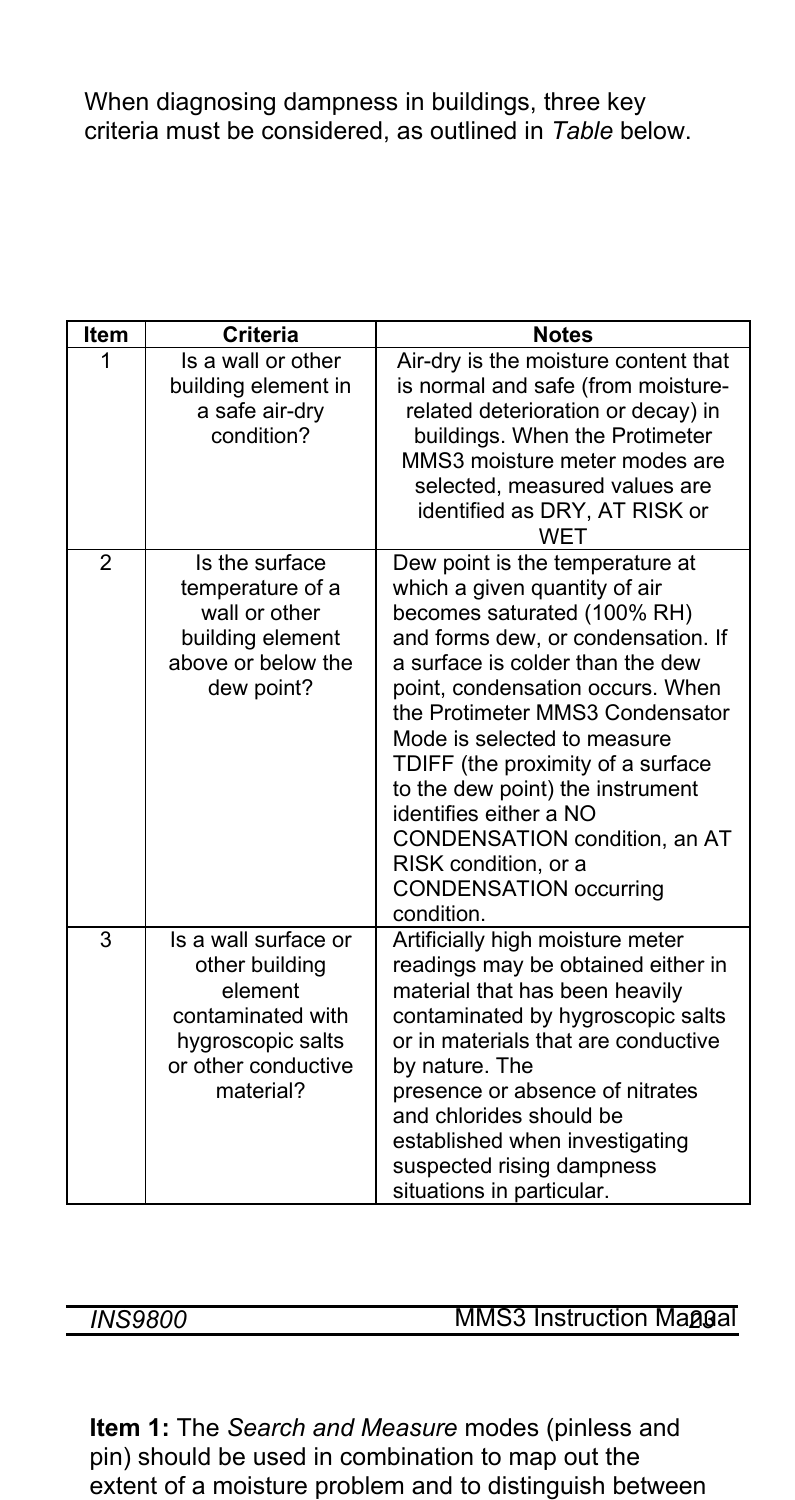When high subsurface relative readings are obtained in the Search mode, the user is strongly recommended to quantify these values in **%WME** terms by using the deep wall probes in the Measure mode. If the depth of clearance holes is increased incrementally by a nominal 0.4 in. (10 mm) at a time, the moisture profile through the wall can be established.

**Item 2**: Condensation related moisture problems are common. When assessing the risk of condensation, or confirming its existence, the proximity of the actual temperature of the surface under investigation to the dew point must be established. The TDIFF measurement in CONDENSATOR mode tells the user how many degrees the temperature of a surface is above or below the dew point.

As many condensation situations are transient, TDIFF readings should be taken in a methodical and regular manner, similar to moisture meter readings in materials. Ambient RH and temperature values should also be taken to assess the moisture condition of the room as a whole. Dwellings and working environments generally have an RH from 40% to 60%, so there may be cause to investigate environments that register RH values outside this range.

#### *INS9800* MMS3 Instruction Magaal

**Item 3:** Two hygroscopic salts, chlorides and nitrates, may build up on the surface of walls where rising dampness or wicking occurs. As groundwater moves through the wall and migrates to the surface, salts tend to accumulate where the rate of evaporation of this t i t t Th lt th l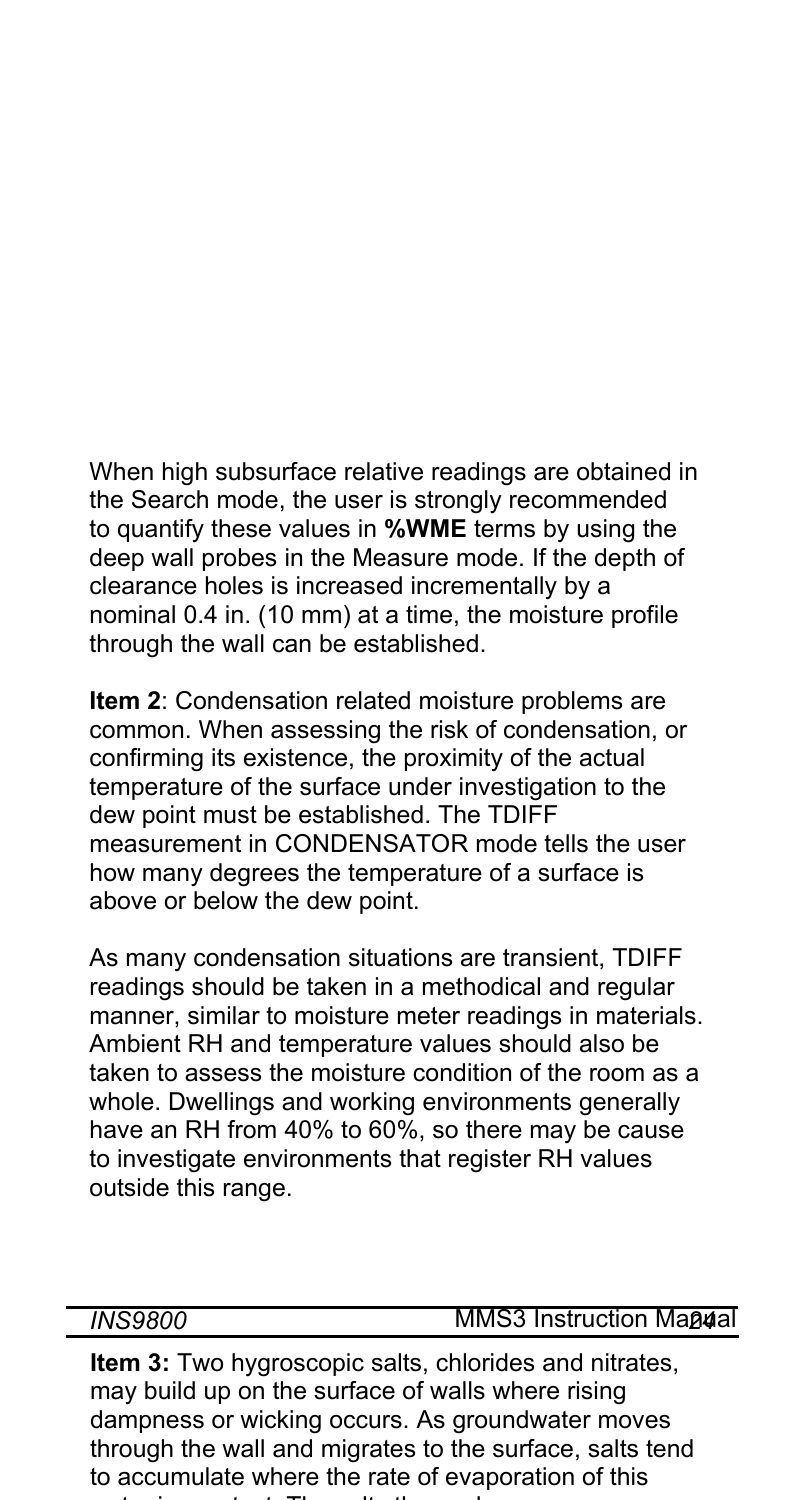## **8. Care and maintenance**

The Protimeter MMS3 is a precision-built electronic instrument that will provide many years of reliable service if the following points are observed:

**•** When not in use, keep the MMS3 instrument and its accessories in the factory carry case. Store the case in a stable, dust-free environment and keep it out of direct sunlight.

**•** If the instrument is to be stored for more than four weeks or if the low battery power symbol appears on the display, remove the batteries from the instrument.

**•** When using the MMS3 in Search mode, do not slide the bulge across surfaces, as this may lead to rapid instrument case wear. The instrument should be lifted and placed in position to prevent such wear.

**•** Check the condition of the MMS3 accessories on a regular basis and replace them if they become worn or damaged.

**•** To preserve their calibration characteristics, Hygrostick probes should not be exposed to saturated

environments. If this is unavoidable, Hygrostick probes should be replaced on a regular basis and their calibration should be checked frequently.

*INS9800 25* MMS3 Instruction Manual

## **9. Technical specifications**

**9.1 Operating conditions**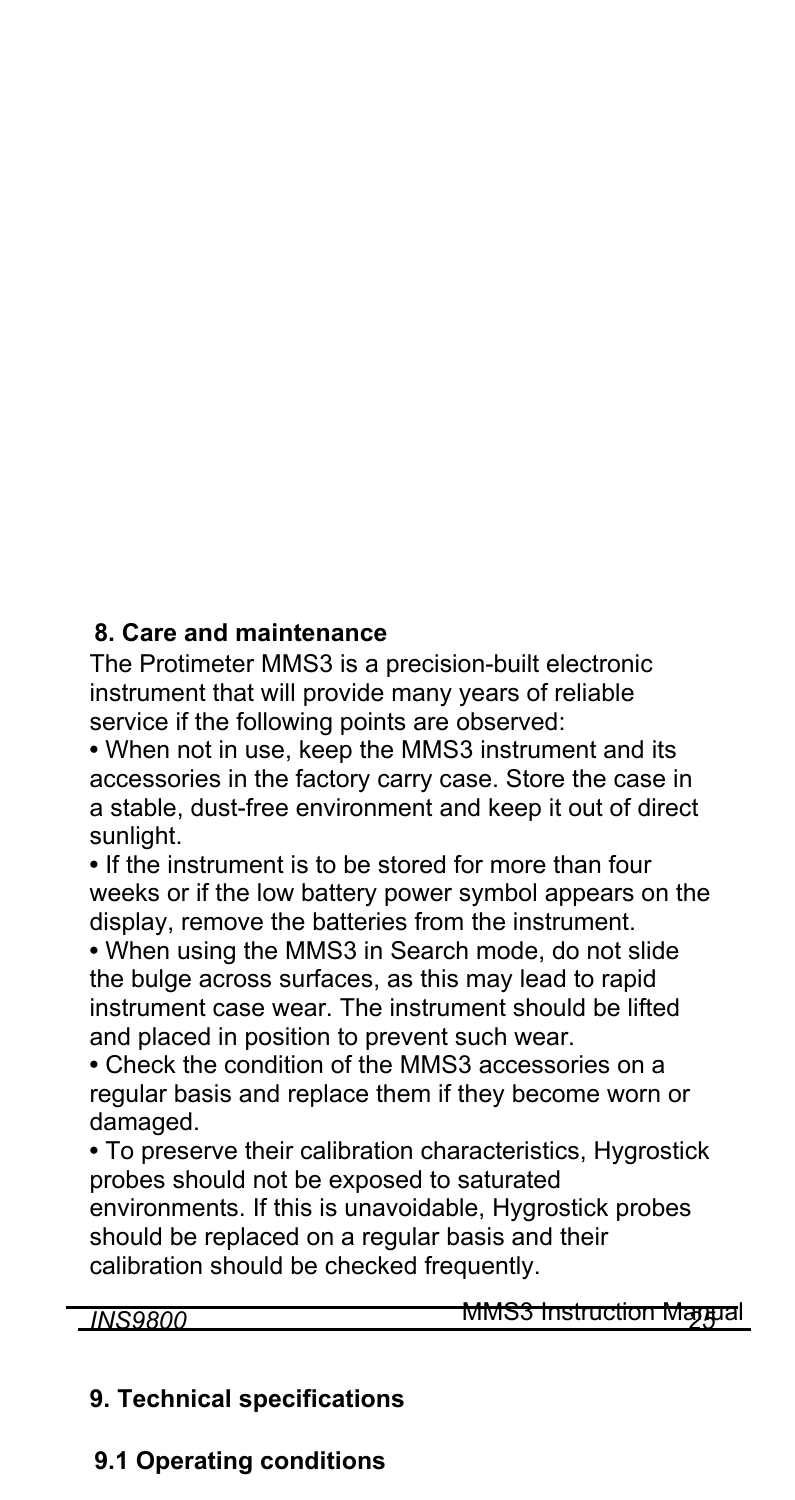Operating Temperature range

Instrument only : 0°C -50°C Humidity : 0 to 95% non-condensing

# **9.2 Measurement specifications**

**9.2a** *Humidity Measurement.*

# *Hygrostick Data (Nominal)*

Relative humidity Range: 30%-40% RH, Accuracy ±3% RH at 68°F (20°C) Range: 41%-98% RH, Accuracy ±2% RH at 68°F (20°C)

**Temperature** Range: 14°F to 122°F (-10°C - 50°C), Accuracy  $±0.6^{\circ}F(±0.3^{\circ}C)$ 

## *Short Quickstick Data (Nominal)*

Relative humidity Range: 0%-10% RH, Accuracy ±3% RH at 68°F (20°C) Range: 10%-90% RH, Accuracy ±2% RH at 68°F (20°C) Range: 90%-100% RH, Accuracy ±3% RH at 68°F (20°C)

**Temperature** Range: 14°F to 122°F (-10°C - 50°C), Accuracy ±0.6°F(±0.3°C)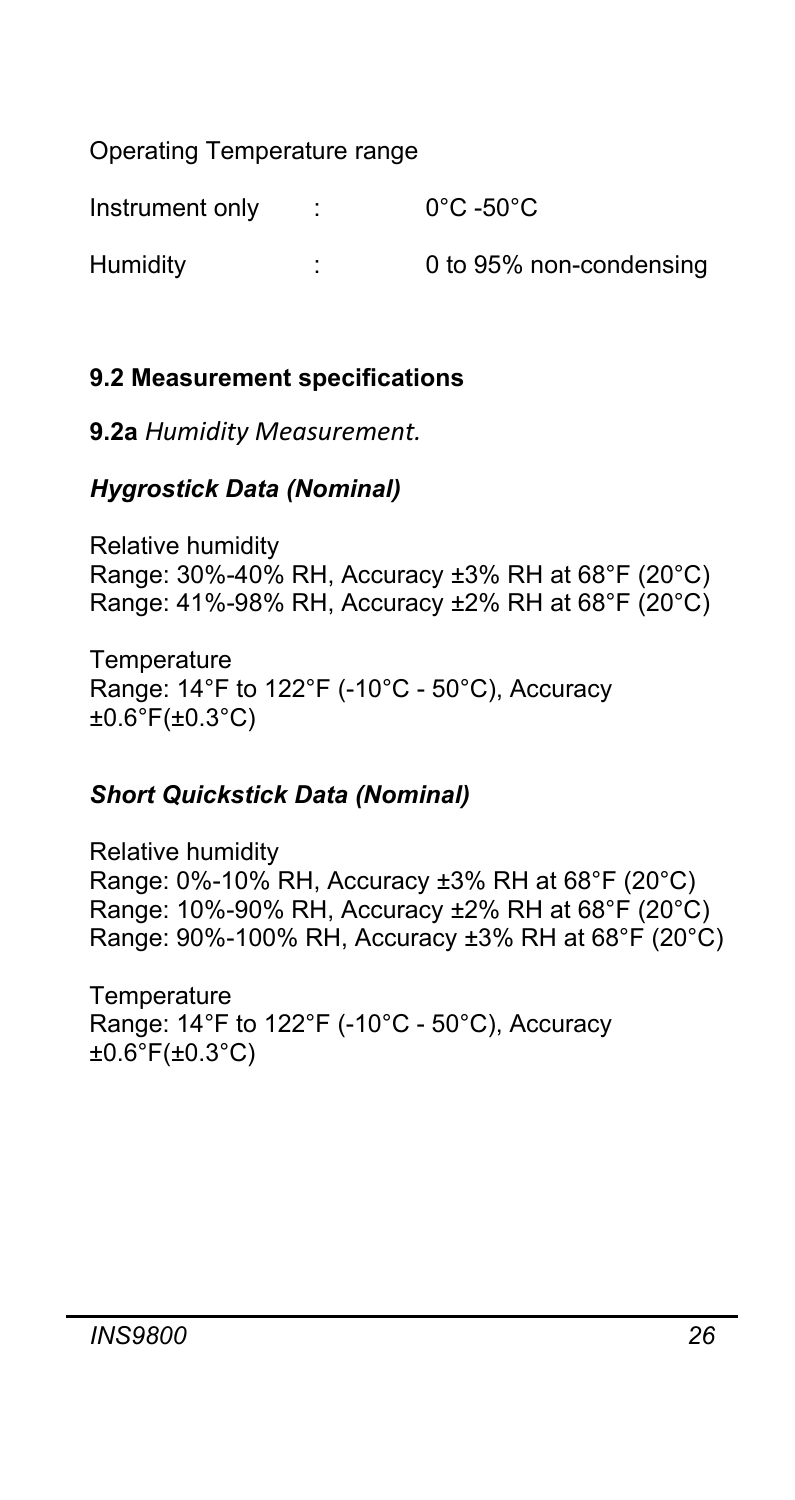## **9.2b** *Moisture Measurement.*

## *For Integrated and remote pin probes*

Integrated Pins Strong and reliable integrated WME pins with cap No effect on readings by surface moisture

Pin (%WME) 6% to 100%, reading over 30% are

# *Non-invasive (RF)*

Up to 3/4" (19 mm) deep in the standard mode and up to 5" (12 cm) deep in the sensitivity mode (varies with material under test), 60 to 999 (relative), Tolerance: ±10 relative scale

# **9.2c** *Surface Temperature*

### *Plug in Temperature Probe Surface Temperature Probe - BLD5805*

Range 32°F to 158°F (0°C to 70°C) Accuracy at 77°F (25°C) +/- 1.3°F (0.7°C)

#### *IR Based — With 12:1 (D:S) Ratio — With Laser Pointer*

Range: 14°F to 122°F (-10°C to 50°C) Accuracy: ±3.6°F (±2°C) @77°F (25°C)

## **9.3 Physical Specifications**

## **9.3a** *Power*

**Battery** 2 X AA Alkaline ≥2500mAh Battery Life visual indication on LCD

**9.3b** *Size(H x W x D)* 7.5 in. x 3.7 in. x 2.2 in. (19.1 cm x 9.4 cm x 5.6 cm)

## **9.3c** *Gross weight*

Instrument only: 9.17 oz (260 g)

**9.3d** *Maximum needle Depth*

For WME Pins 0.4 in. (10 mm)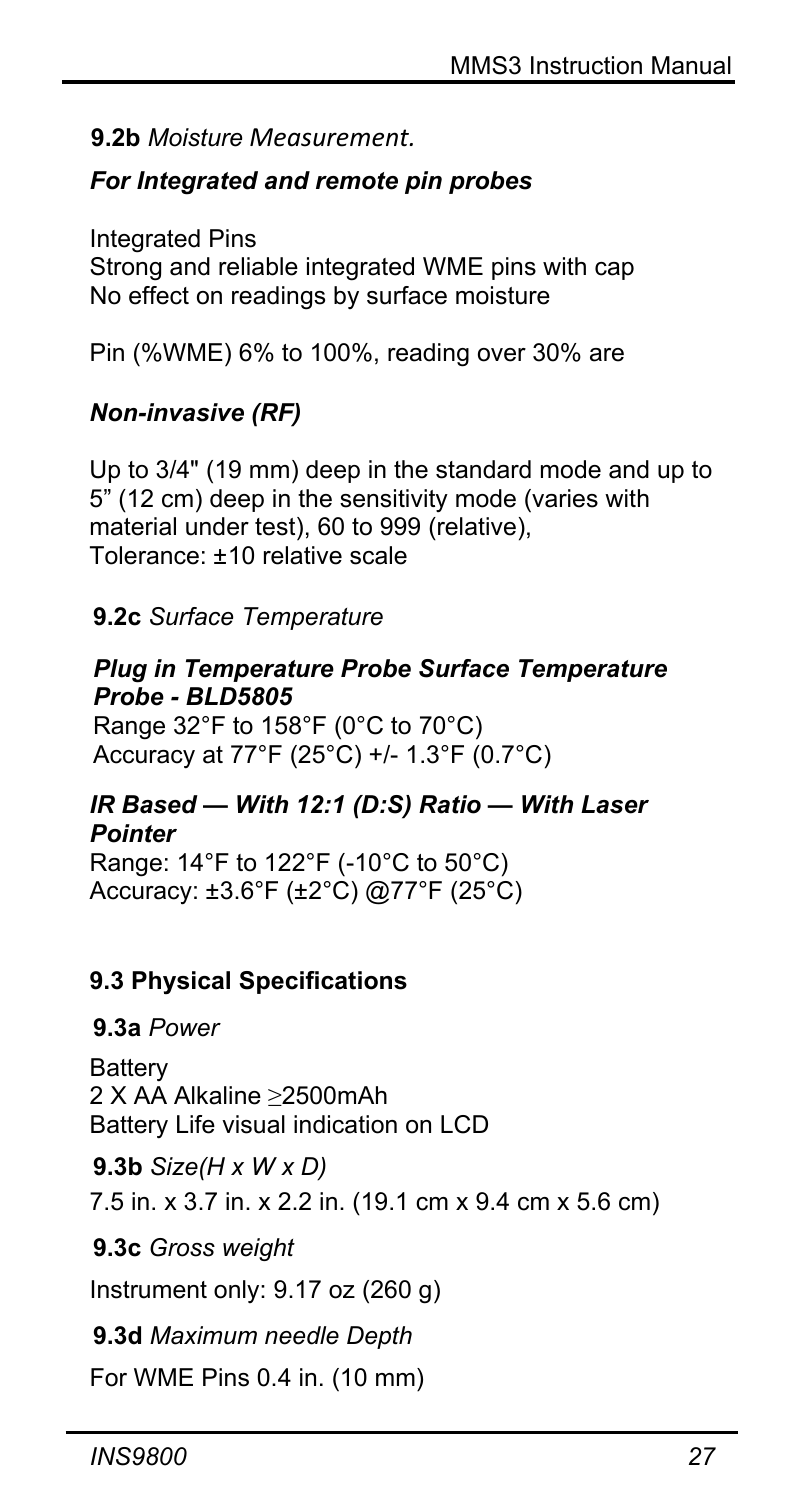## **9.3e** *Buzzer*

Audible buzzer for Key tone, WME/Aquant measurement

## **9.4 Regulatory Compliance**

CE, RoHS, ETL, UKCA

# **9.5 User Interface**

## **9.5a** *Keypad*

Plastic/silicone keypad for easy navigation between different user menus in the unit, separate key for IR operation (non-contact based surface measurement)

## **9.5b** *Display*

Graphical LCD Size:  $2.4"$ Color: 256 bits Resolution: 320 x 240 dpi Backlight (with adjustable brightness)

## **9.5c** *Language*

Multiple inbuilt languages

## **9.5d** *User application profiles*

Sticky memory last used application settings.

## **9.5e** *PC interface*

USB interface: micro B type USB port on instrument PC Interface features: Firmware Upgrade in field User specific instrument setup Data Logging setup Stored data retrieval

## **9.5f** *Data logging*

RH-Tair-Ts-WME-Aquant Data logging Easy user setup through Keypad Samples with Date and Time stamp: store in device upto 10000 Samples

Store results of interest in cloud from live data stream on the Protimeter app into a file or embed into an image to be accessed through phone/tablet and/or web interface.